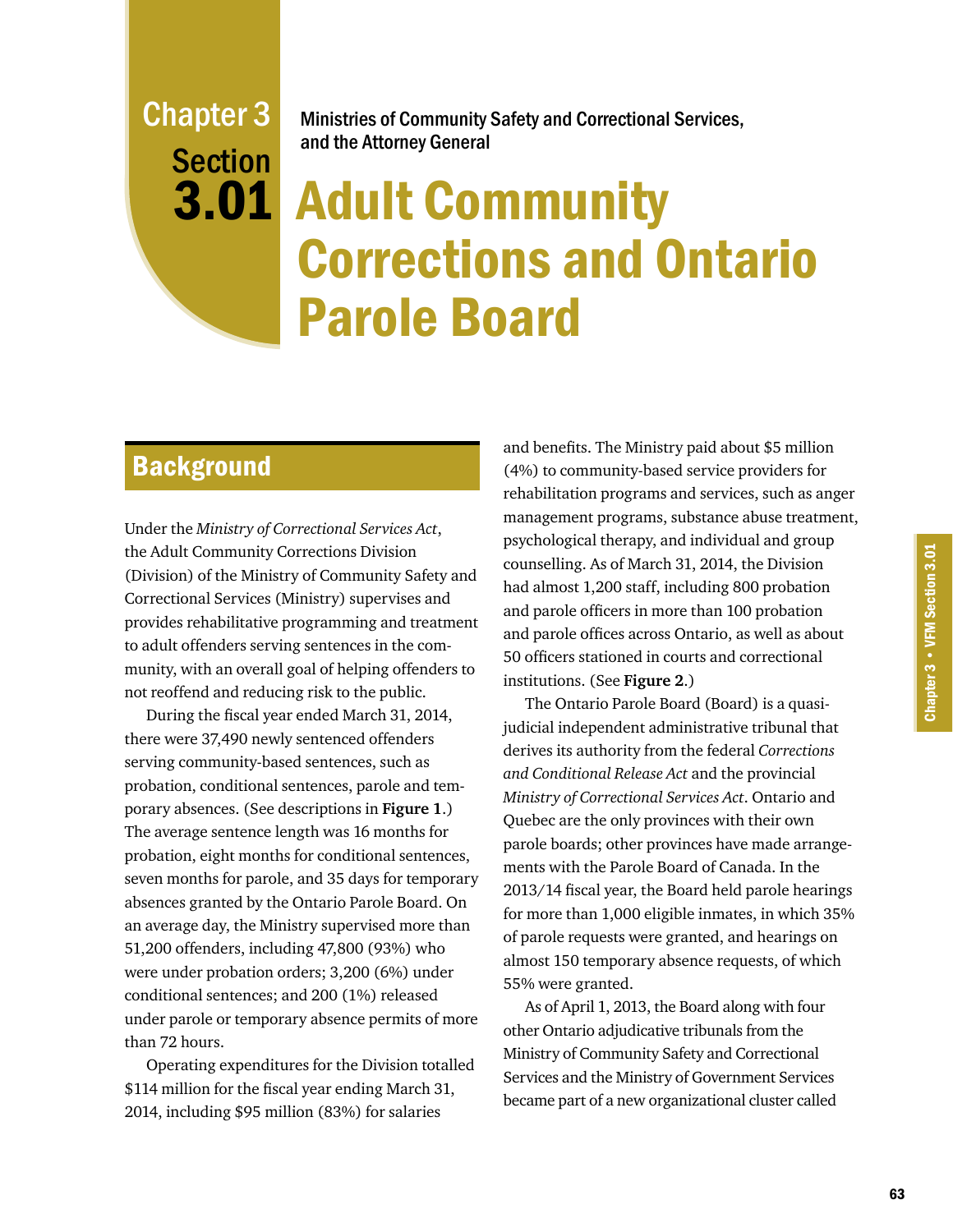Chapter 3 • VFM Section 3.01 Chapter 3 • VFM Section 3.01

Figure 1: Types and Number of Community-based Sentences for Newly Sentenced Adult Offenders, for the year ended March 31, 2014 Figure 1: Types and Number of Community-based Sentences for Newly Sentenced Adult Offenders, for the year ended March 31, 2014 Source of data: Ministry of Community Safety and Correctional Services and the Ontario Parole Board Source of data: Ministry of Community Safety and Correctional Services and the Ontario Parole Board

| Community-based<br>Type of |                                                                                                                                                                                                                                                                                                                                                                                                                                                                                                                                                                                                                                                                                                                                                                                                                                                                                                                                                                                                                                                                        | $\frac{1}{2}$    | $%$ of            |
|----------------------------|------------------------------------------------------------------------------------------------------------------------------------------------------------------------------------------------------------------------------------------------------------------------------------------------------------------------------------------------------------------------------------------------------------------------------------------------------------------------------------------------------------------------------------------------------------------------------------------------------------------------------------------------------------------------------------------------------------------------------------------------------------------------------------------------------------------------------------------------------------------------------------------------------------------------------------------------------------------------------------------------------------------------------------------------------------------------|------------------|-------------------|
| <b>Sentence</b>            | <b>Description</b>                                                                                                                                                                                                                                                                                                                                                                                                                                                                                                                                                                                                                                                                                                                                                                                                                                                                                                                                                                                                                                                     | <b>Offenders</b> | <b>Offenders</b>  |
| Probation Order            | the offender keep the peace and be of good behaviour, and possibly optional conditions, including that the offender report to a<br>Under the federal Criminal Code, an offender who gets a conditional discharge or a suspended sentence from a court typically<br>probation and parole officer, be prohibited from using drugs, alcohol, or weapons, perform community service, stay away from<br>supervision. Maximum length of a probation order is three years. Probation orders include mandatory conditions, such as that<br>receives a probation order authorizing the offender to remain at large in the community subject to conditions and under<br>certain people or go for counselling or rehabilitation.                                                                                                                                                                                                                                                                                                                                                  | 32,720           | 87                |
| Sentencing<br>Conditional  | jail-like conditions. A conviction is registered against the offender. A judge can only impose a conditional sentence under certain<br>sentence is a jail sentence, except that the offender serves it outside of jail, under strict,<br>conditions, including if the sentence is for less than two years in jail, if the offender has not been convicted of a serious crime,<br>attend work, school or religious worship, or for medical reasons. Other conditions may be similar to those of a probation order.<br>and if the judge is satisfied that the offender's release would not threaten the safety of the community. Conditional sentences<br>have mandatory conditions, and they usually also have strict restrictions, such as house arrest except to allow the offender to<br>Every conditional sentence requires the offender to report to a probation and parole officer.<br>Under the Criminal Code, a conditional s                                                                                                                                   | 4,340            | 12                |
| Provincial Parole          | Under the federal Corrections and Conditional Release Act, parole is an opportunity for inmates in correctional institutions to serve<br>considered for parole by the Board, unless the inmate waives, in writing, the right to a hearing. Inmates who do not apply or who<br>on the request from an inmate after assessing factors including the original crime committed, behaviour while incarcerated, and<br>community with conditions and under supervision after serving at least one-third of their<br>rehabilitation programs and counselling. Inmates serving jail sentences of 180 days or more are automatically scheduled to be<br>sentences. Parole from a provincial correctional institution can only be granted by the Ontario Parole Board, which will decide<br>the offender's release plan for a safe and successful return to the community, particularly in relation to community support,<br>are refused parole are normally released without conditions after serving two-thirds of their sentences.<br>the remainder of their sentences in the | 350              | $\overline{\vee}$ |
| Temporary Absence          | permits during their term of imprisonment. The Ontario Parole Board can grant unescorted absences from 72 hours up to 60 days,<br>programs, upgrade education, attend work, or for medical or humanitarian reasons. Each temporary absence is regulated by a set<br>Under the Corrections and Conditional Release Act, inmates in provincial correctional institutions can request temporary absence<br>may be granted temporary absences to participate in drug/alcohol treatment or other<br>which may be renewed. In addition, a superintendent of a correctional institution can grant inmates escorted and unescorted<br>of conditions with which the offender must comply. All temporary absences are monitored by the correctional institution<br>absences less than 72 hours. Offenders                                                                                                                                                                                                                                                                        | $80*$            | $\vec{\nabla}$    |
| <b>Total</b>               |                                                                                                                                                                                                                                                                                                                                                                                                                                                                                                                                                                                                                                                                                                                                                                                                                                                                                                                                                                                                                                                                        | 37,490           | ខ្ន               |

\* The figure represents the number of temporary absences granted by the Ontario Parole Board only. \* The figure represents the number of temporary absences granted by the Ontario Parole Board only.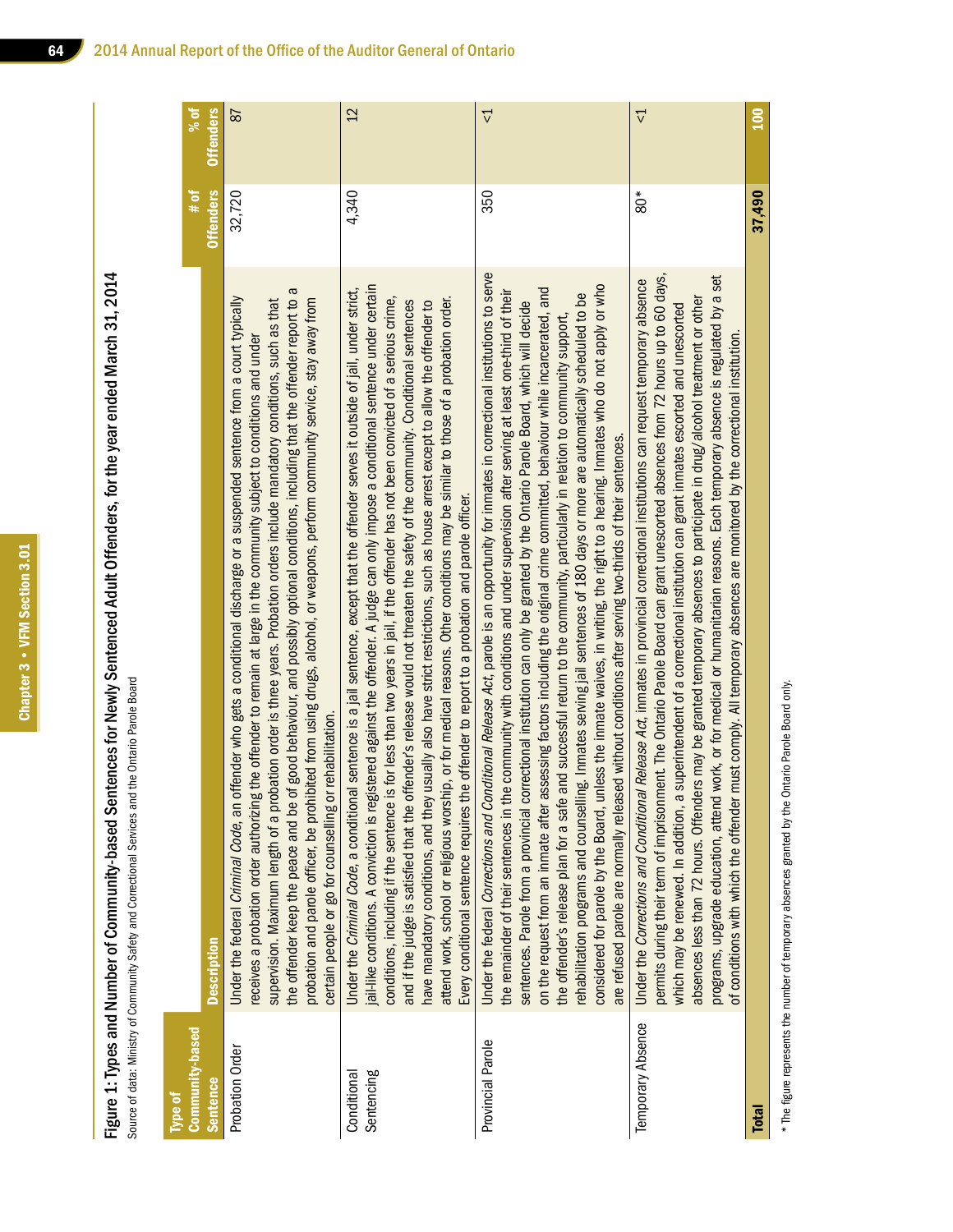#### Figure 2: Key Players Involved in Community-based Sentences and Parole, 2014

Source of data: Ministry of Community Safety and Correctional Services and the Ontario Parole Board

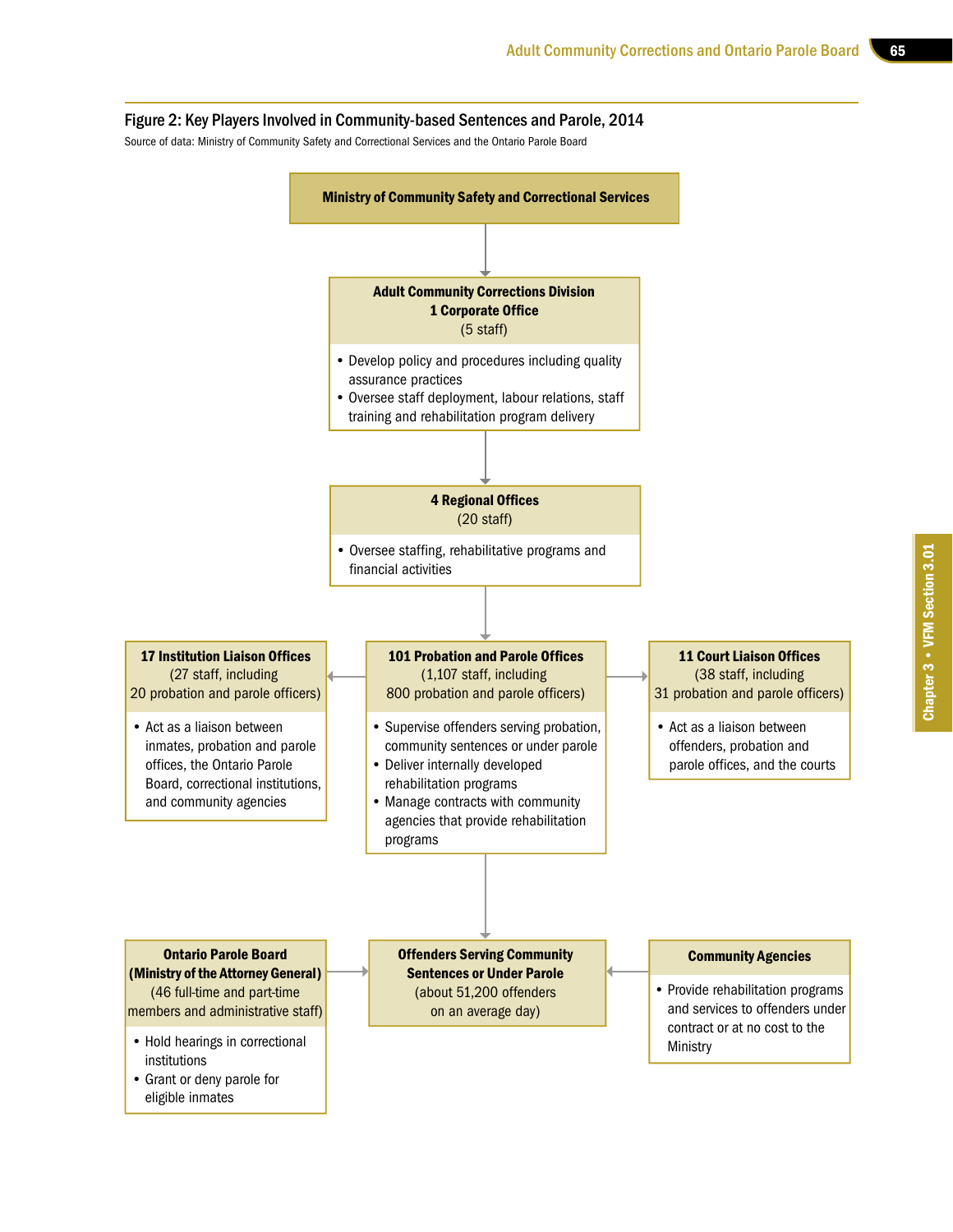the Safety, Licensing Appeals and Standards Tribunals Ontario (SLASTO) under the Ministry of the Attorney General. The Board's operating expenditures as part of SLASTO for the year ended March 31, 2014, totalled approximately \$2.4 million, with four full-time members and 27 part-time members.

#### Audit Objective and Scope

Our audit objective was to assess whether the Adult Community Corrections Division of the Ministry of Community Safety and Correctional Services (Ministry) and/or the Ontario Parole Board (Board) had effective procedures and systems in place to ensure:

- the risk of offenders serving their sentences in the community is mitigated by effective supervision;
- offenders receive appropriate rehabilitative support in accordance with their needs; and
- resources are efficiently used and program effectiveness is measured and reported on for public safety and offender rehabilitation.

Senior management at the Ministry and the Board agreed to our audit objective and criteria.

At the Ministry's corporate office, one regional office and five probation and parole offices in all regions, we interviewed senior managers and probation and parole officers, and reviewed systems, procedures, offender case files and contracts with community service agencies. We visited the Board's head office and two of its three regional offices, examined parole and temporary absences cases and interviewed board members and community corrections and correctional institution staff. We also observed hearings for parole and temporary absence requests at correctional institutions and we met with senior management of the Safety, Licensing Appeals and Standards Tribunals Ontario. Our review primarily covered case files from the last two fiscal years. We also considered the status and relevance of the recommendations we made in

2002, when we last audited the then Community Services Program and the then Ontario Parole and Earned Release Board, both of the then Ministry of Public Safety and Security. In addition, we focused on the status of certain issues we identified in 2008 for the Ministry's Adult Institutional Services, including its electronic supervision program, rehabilitation programs and inmates with mental illness in correctional institutions.

As part of our planning for this audit, we reviewed a number of the Ministry's internal audit reports on the Adult Community Corrections Division and the Board, and considered them in scoping our audit.

We interviewed representatives from key agencies that received provincial funding to obtain their perspectives on the rehabilitation of offenders in the community. We conducted research on community corrections and parole programs in other provinces and at the federal level and met with their representatives. We also engaged an independent expert on community corrections program delivery and contacted representatives from Statistics Canada.

Our audit did not cover temporary absences for inmates of less than 72 hours. Under the *Ministry of Correctional Services Act*'s regulations, this is a responsibility of correctional institutions; the Board approves temporary absences of 72 hours or longer.

#### **Summary**

There continues to be substantial room for improvement in the Ministry's supervision of and rehabilitative programming activities for offenders serving their sentences in the community that could reduce the risk to the public and lower the reoffend rate. We noted the Ministry has been implementing a number of quality assurance initiatives over the last three years, but as these measures are at varying stages of implementation, their impact is not fully realized.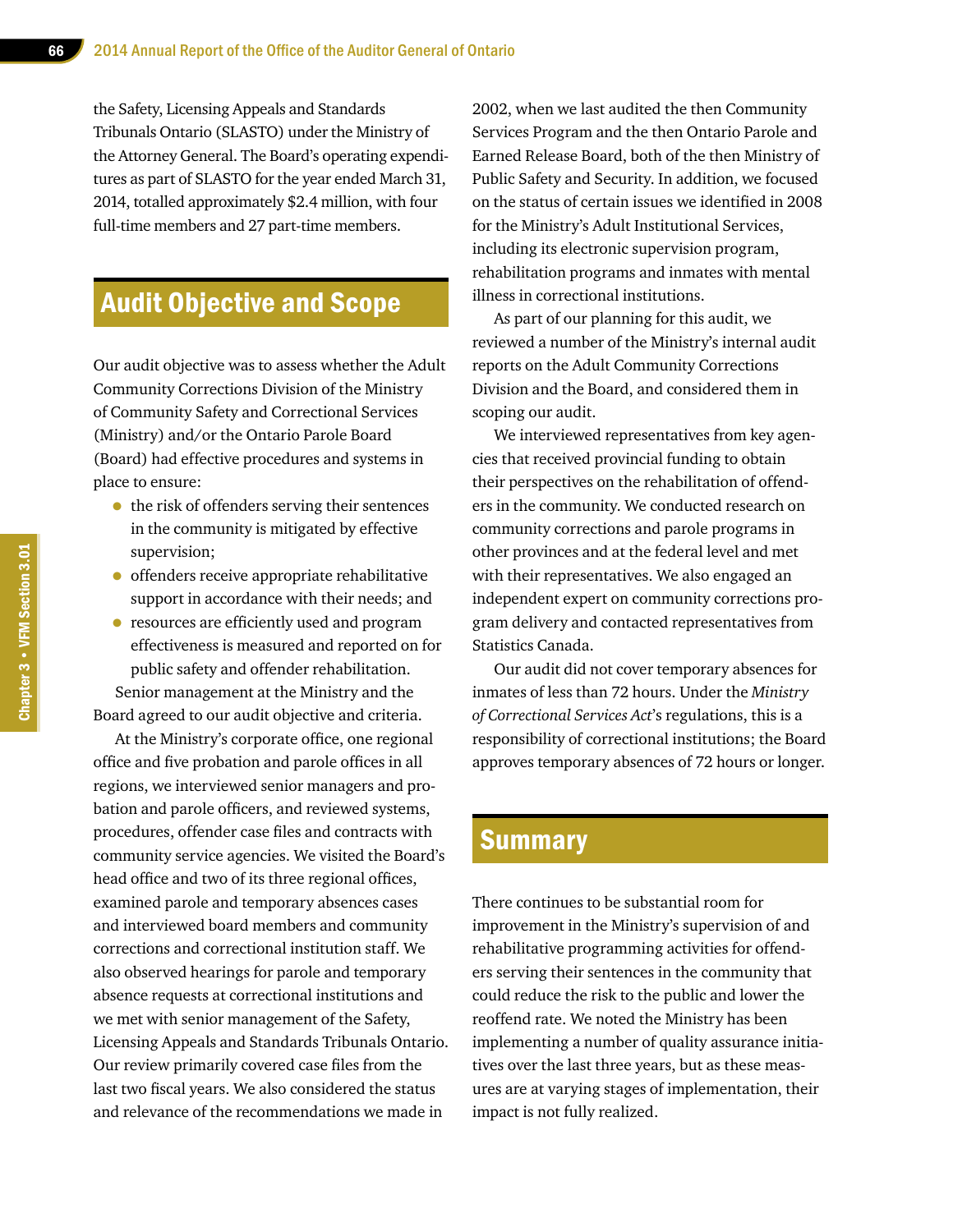Although the Ministry's programs' aim is to reduce the reoffend rate among adults serving their sentences in the community, the overall average reoffend rate for community-supervised offenders—those serving conditional sentences or on probation—increased slightly, from 21.2% in 2001/02 to 23.6% in 2010/11. As well, the rate of reoffending is much higher than the overall average of 23.6% for high- and very-high-risk offenders, at 42.7% and 60.3%, respectively, and the rate for medium-risk offenders is the same as the average. In total, very-high-risk, high-risk and medium-risk offenders represent the majority of newly sentenced offenders under supervision during 2013/14, and the Ministry noted that these new cases have increasingly complex needs. This represents more than 21,000 newly sentenced offenders, or 57%, including 2,400 very-high-risk offenders.

Furthermore, we noted that the Ministry defines "reoffending" in a somewhat narrow way that understates the rate at which those who have served community sentences reoffend. Ontario considers a person to have reoffended if he or she has been returned to provincial community supervision or incarceration on new convictions within two years of the end of their community sentences. (Thus, the reoffend rate of 23.6% for 2010/11 given above includes those who have reoffended under this definition as of 2012/13.) This definition does not include anyone who has only been charged with an offence or who is awaiting trial since completing their sentence. The two-year time limit excludes from the rate people convicted of crimes beyond the two years after their community supervision ended, even if they were charged during the two-year period. As well, the Ministry does not track offences committed outside Ontario. The Ministry does, however, have consistent recidivism data for a decade that is based on its provincial definition of reoffending.

While it would be useful to compare reoffend rates across Canada to assess the Ministry's performance, it is not possible because there is no commonly accepted definition across provinces.

Comparing performance would be useful for determining whether Ontario's average daily spending on supervising and rehabilitating an offender, which, at \$5.81, is the second-lowest among the eight provinces that had the highest number of offenders under community supervision, is costeffective or whether spending so little puts the public at undue risk that offenders will reoffend.

To reduce public risk and lower its reoffend rate, the Ministry needs to better monitor the work of its probation and parole officers to ensure policies and procedures are followed, and to focus its available supervisory resources, rehabilitation programs and services on higher-risk offenders. This includes expediting its current efforts with respect to contract rationalization, policy revision and mandatory staff training. In addition, it needs to ensure its rehabilitation programs can be demonstrated to successfully help offenders to not reoffend. Details of our key observations were as follows:

• Processes were not sufficient to ensure that probation and parole officers completed risk assessments for offenders within the required six weeks of the offenders' initial intake appointment with a probation and parole officer. The timely completion of a comprehensive risk assessment is critical to establishing an effective offender management plan, which details supervision requirements and rehabilitation needs during the community sentence period. The Ministry also lacked appropriate information on why offender risk assessments were not completed on time and not kept up to date. While the Ministry had improved since our 2002 audit, we still noted that about 10% of offenders over roughly the last five years had not had risk assessments completed and 18% did not have offender management plans. We found that at the five offices we visited, risk assessments for sex and domestic violence offenders had often not been prepared within the required six weeks from the date of the initial intake appointment, including for 80% of sex offender cases we sampled

Chapter 3 • VFM Section 3.01

Chapter 3 . VFM Section 3.01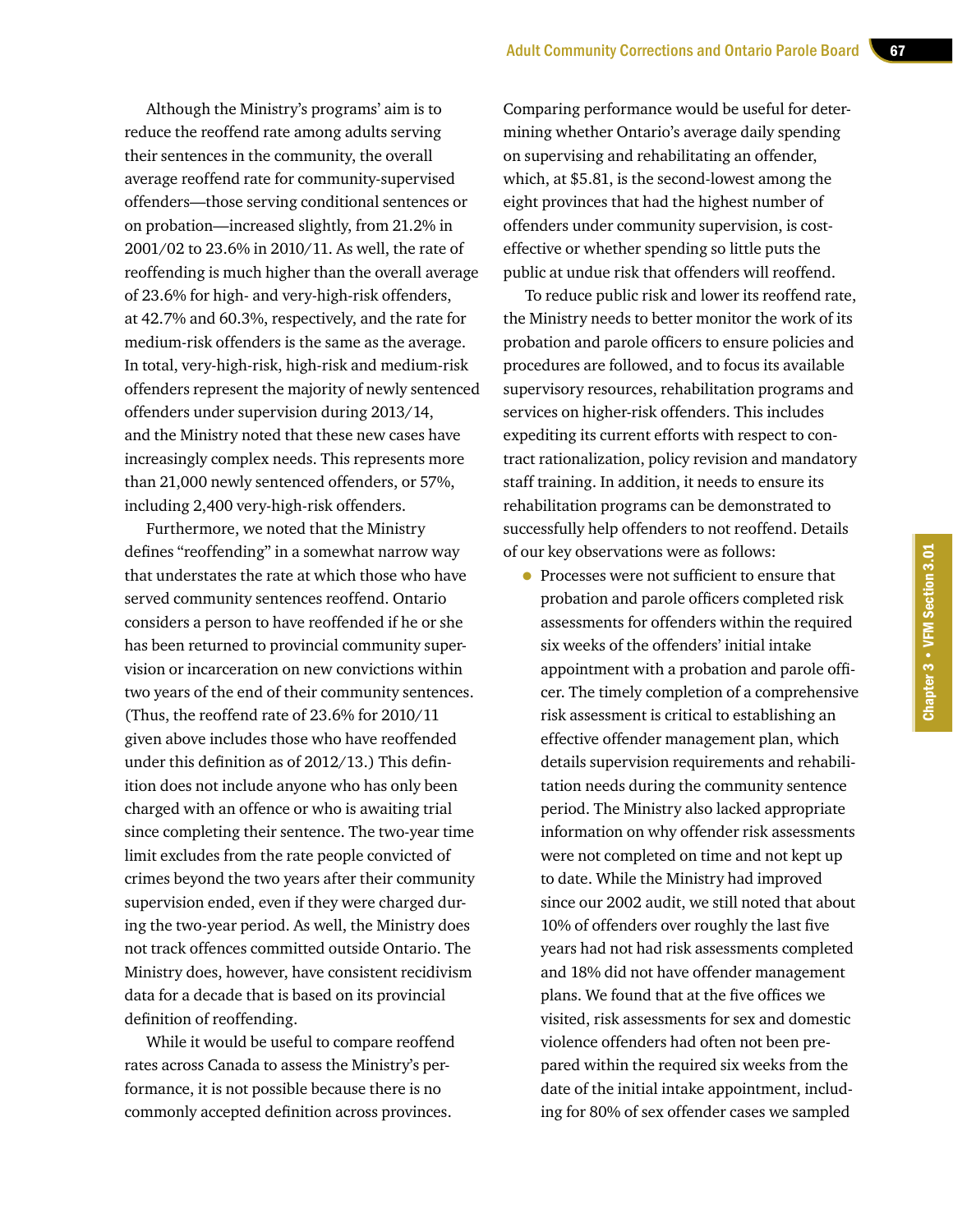at one office. As well, we found offender management plans had been prepared in some cases where risk assessments were not completed first.

- We noted that the average reoffend rate was as low as 20.3% in one region and as high as 29.7% in another. Regional information would help the Ministry target attention to regions with higher reoffend rates, and information in other categories would help target appropriate programs and services to specific higher-risk groups of offenders.
- The Ministry did not have reliable and timely information on offenders who breached conditions of their release, or information about the monitoring action taken by probation and parole officers to address these violations, unless an offender's actions resulted in a serious incident. Having this information would enable the Ministry to track what percentage of offenders successfully complete their community sentences as well as identify conditions that are commonly violated in order to assess its procedures for overseeing offenders with these conditions. As well, probation and parole officers did not use effective measures to ensure that more stringent conditions imposed on offenders, such as curfews and house arrest, were enforced.
- The Ministry's quality assurance initiatives have been ongoing over the last three years, but more work is required to bring casemanagement practices into alignment with policies and procedures. Reviews of probation and parole officers' handling of offender case management files, done by us and by local area managers, identified many deficiencies in adhering to supervision requirements. Lowerrisk offenders were often over-supervised and higher-risk offenders under-supervised. We noted some cases in which reoffenders under supervision were charged with crimes that were more serious than their original offences. Many probation and parole officers

were still not sufficiently trained to effectively oversee higher-risk offenders or those with mental health issues.

- The Ministry estimated that the number of offenders with mental health issues has grown 90% over the last 10 years to 10,000 offenders, representing about 20% of the number of offenders supervised each day. This number is likely underestimated, since the Ministry has not provided probation and parole officers with a validated tool to properly assess offenders for mental health issues. Although a probation and parole officer may refer an offender to an individual or group counselling session with a psychiatrist or to a program that focuses on their mental health issues, the Ministry lacks a provincial strategy to address offender mental health and related issues.
- The Ministry does not regularly track the availability of, and wait times for, rehabilitation programs and services at each of its probation and parole offices, and did not have in place a plan to ensure programs and services were available consistently across the province for either internally delivered Ministry-developed core programs or for the community delivered programs it pays for or makes referrals to. About 40 of 100 offices did not have available core programs, such as for anger management and substance abuse, to offer to their offenders, and the most that any one office offered was five of the 14 core programs available. The Ministry did not know if externally delivered programs were making up the shortfall of needed core programs at probation and parole offices. In addition, only two of the Ministry's core programs have received accreditation from its internal program research unit for their effectiveness in reducing offend rates.
- About 74% of offenders were scheduled to attend one or more programs or services during the 2012/13 fiscal year; however, the Ministry's Offender Tracking Information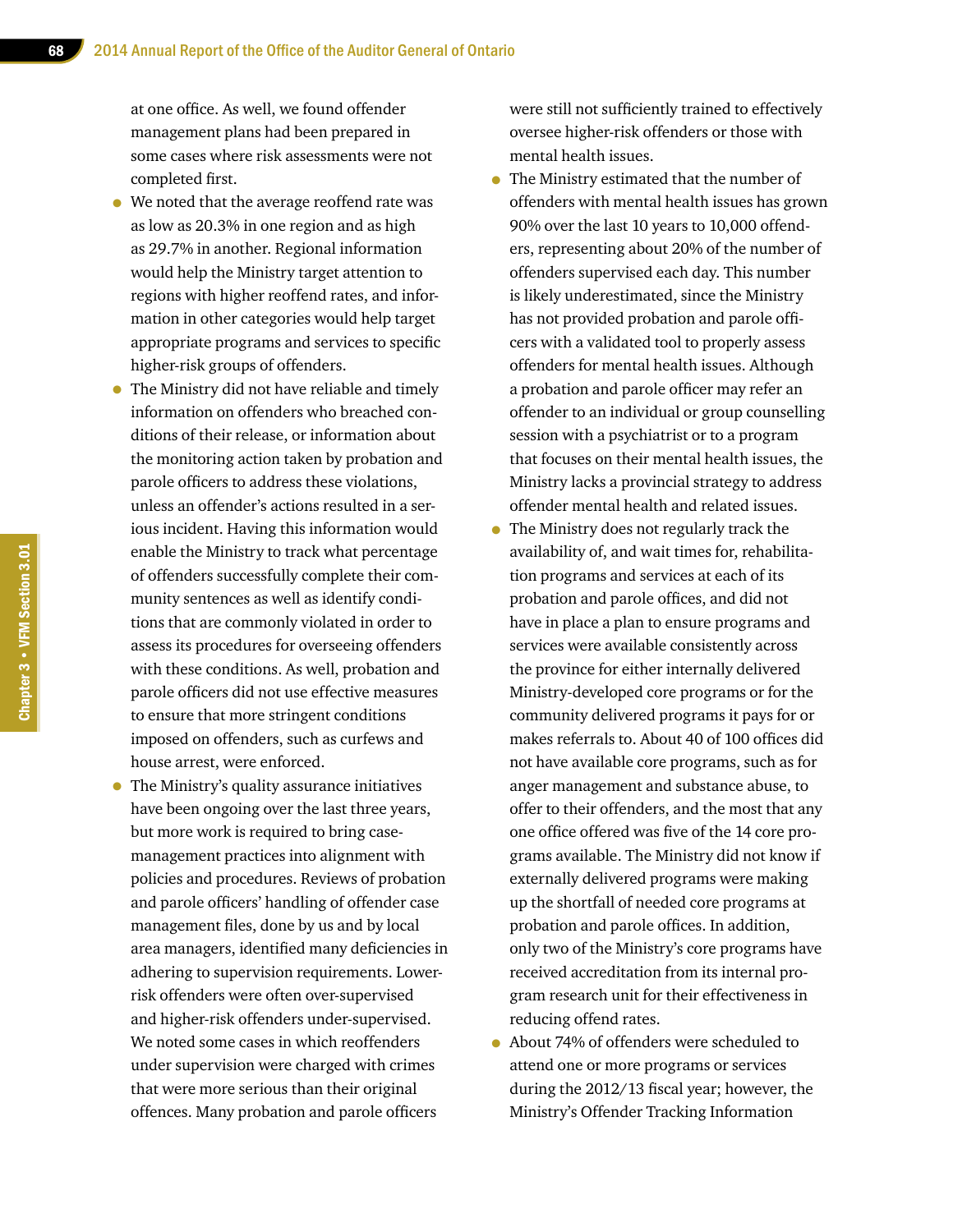System (OTIS) did not capture information on offenders' attendance at and completion of all programs and services, particularly for externally delivered programs, to which probation and parole officers referred them. The lack of information made monitoring of offenders' completion of rehabilitation activities and the effectiveness of those activities, at either internal core programs or those provided externally by service providers, more difficult. The Ministry does, however, have a mechanism in place outside of its electronic Offender Tracking Information System for the manual tracking of referrals to external programs.

- Contracts with the community service providers for rehabilitative programming were not adequately managed to ensure that the Ministry did not pay for more than the number of offenders who actually attended programs and services. The cost of programs, such as for anger management, sex offender treatment and substance abuse, varied significantly across the province, with costs incurred more than four to 12 times higher in some geographic areas than in other areas.
- The Ministry had been aware for more than 10 years of a number of significant security issues with OTIS with regard to user passwords, data encryption and monitoring users' activities and changes to the system; however, these issues had still not been resolved at the time of our audit. This puts offenders' and victims' information at risk, such that the information is vulnerable to unauthorized change or disclosure. We also noted that required security clearances were not obtained for persons who had access to offender information systems, including those with the ability to make changes to the records and systems.
- There was no system in place to ensure all information technology projects were delivered in accordance with pre-established timelines and budgets, as mandated by provincial government policy. Oversight of two IT

projects—with a combined cost of over \$4 million—that pertained to offender information systems, was weak, such that expenditures on the project were not being monitored and the completion of both projects was well overdue.

• We found low parole participation rates by inmates, with only half of the number of inmates applying to the Ontario Parole Board for a parole hearing in 2013/14 that had applied in 2000/01, when we last audited the Board. For low-risk qualifying inmates, granting parole could help in their rehabilitation, as well as help the Ministry lower inmate incarceration costs and reduce overcrowding in correctional institutions. Low parole participation rates can be attributed to several factors: the lengthy and onerous process in place for inmates to apply for a parole hearing, which makes it not worthwhile for most inmates because they receive short sentences; limited staff at correctional institutions to help inmates successfully manage the parole application process; and inmates being discouraged from applying for parole due to the Board approving on average over the last five years only 32% of inmates who had hearings, as well as the stringent conditions that would be imposed upon their release.

#### OVERALL MINISTRY RESPONSE

The Ministry thanks the Auditor General for her report and thoughtful recommendations. We are committed to addressing each of these recommendations as part of our ongoing work to ensure quality programs and services and to improve outcomes for offenders under community correctional supervision.

Community Services has identified opportunities for improvement across several critical areas. Quality assurance initiatives introduced since 2011 are now at various stages of implementation, and are identified and further reinforced by these recommendations.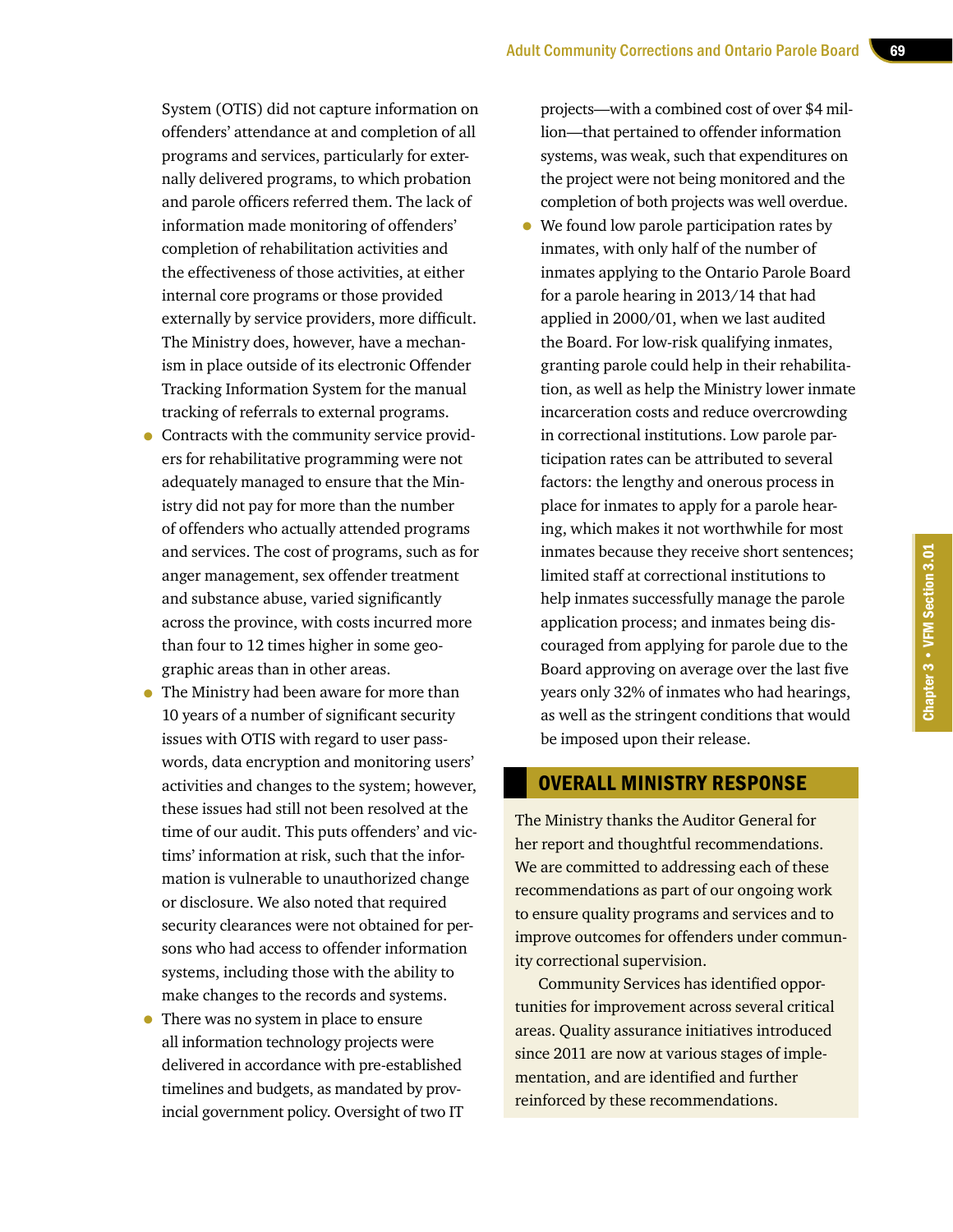The Auditor General's report confirms that more needs to be done. We will work closely with our partners in the justice sector, including Justice Technology Services, the Ministry of the Attorney General, the Ontario Parole Board and other jurisdictions to meet the needs and reduce risks of offenders, and better serve the people of Ontario.

#### Detailed Audit Observations

#### Adult Community Corrections

#### Minimal Progress in Lowering Reoffend Rate; Rate for High-risk Offenders is High

The Ministry's programs focus on reintegrating offenders into the community and reducing the rate at which they reoffend. The reoffend rate is commonly used to measure the performance of justice ministries' programs, including community corrections.

The Ministry defines Ontario's reoffend rate for offenders who have served community sentences as the percentage who return to provincial correctional supervision or incarceration on new convictions within the first two years after their community sentences ended. This definition is quite narrow and could result in the Ministry understating the rate at which those who have served community sentences reoffend. Ontario's definition includes only people who are convicted and subsequently sentenced to either incarceration or placed under community supervision. It does not include anyone who has only been charged or who is awaiting trial since completing their sentence. The two-year time limit in the Ministry's definition means that anyone convicted of a crime beyond two years after their community supervision is also excluded. Offences committed outside of Ontario are also not tracked in the Ministry's system.

The Ministry tracks the reoffend rate by two measures: whether the offender was on probation or conditional sentence; and the level of risk of reoffending that the Ministry assigned to the offender. However, the Ministry has not set any specific targets for the overall reoffend rate in order to measure its performance.

The Ministry started tracking its annual reoffend rate in 2001/02. The overall average reoffend rate for community-supervised offenders increased slightly by 2.4 percentage points, from 21.2% in 2001/02 to 23.6% in 2010/11. (The latter rate includes those who reoffended as of 2012/13, the two-year period after completing their community sentences.) The average reoffend rate for offenders who had received probation increased from 21.2% to 23.5% for the same period, and the rate for offenders who had had conditional sentences increased from 21.6% to 24.6%.

The overall average reoffend rate rose between 2002 and 2011 primarily because the number of medium- to very-high-risk offenders under community supervision increased from 43% in 2002 to 56% in 2011. As **Figure 3** shows, although there was a small improvement in the reoffend rate in each risk level over the period, the rates for reoffending remain significant for medium-, high- and very-high-risk offenders at 23.6%, 42.7% and 60.3% respectively. These three categories represent the majority of newly sentenced offenders under supervision, comprising 57%, or more than 21,000 newly sentenced offenders during 2013/14, including 2,400 very-high-risk offenders. These minimal improvements indicate that the Ministry's rehabilitation programs and its approach to changing offenders' behaviour after supervision need to be more effective.

The Ministry has neither tracked nor analyzed reoffend rates by criteria other than type of community sentence and risk level, despite the fact that information on rates by region, age, gender and mental health issues is available through the Ministry's Offender Tracking Information System (OTIS). We noted that the reoffend rate was as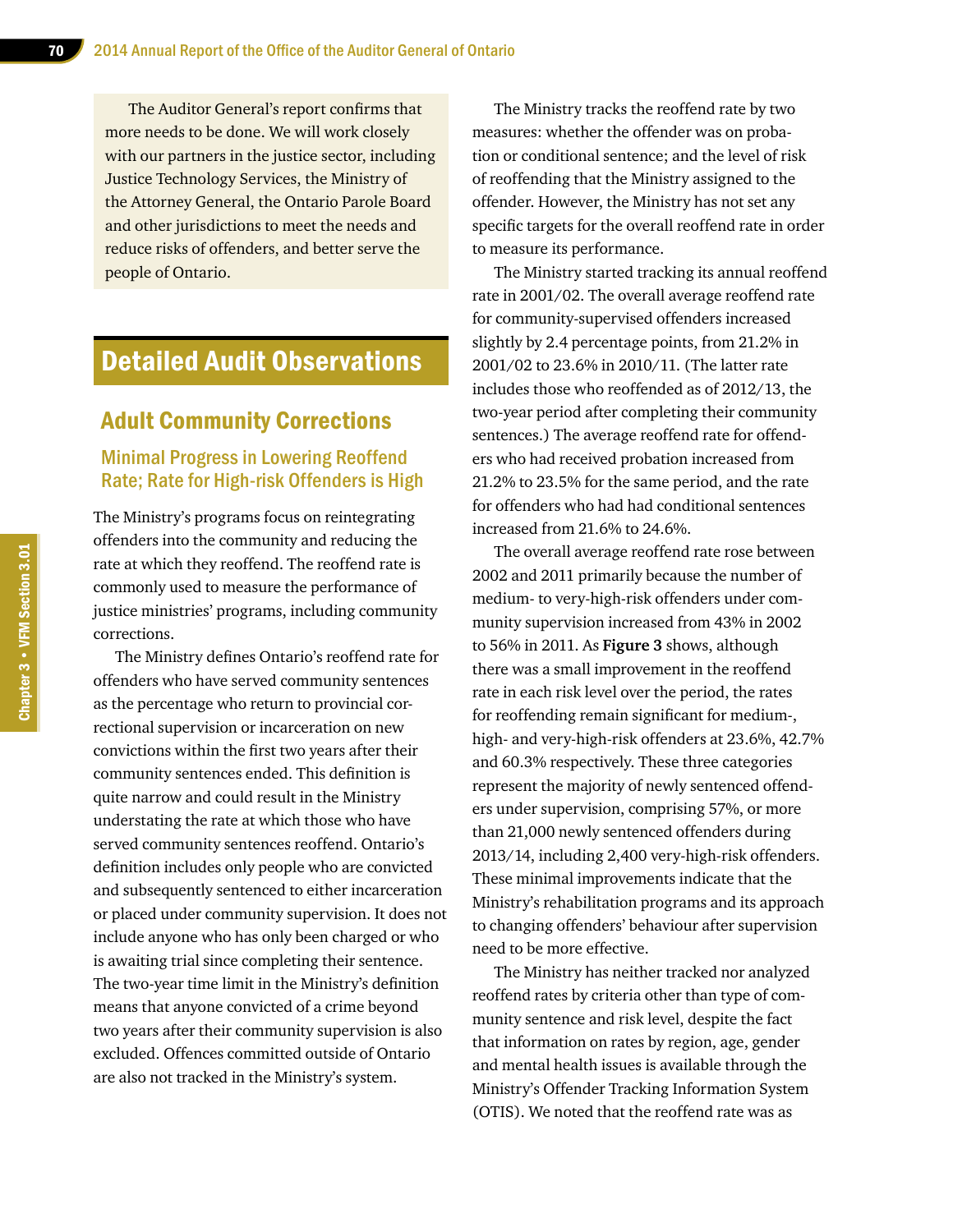

#### Figure 3: Overall Reoffend Rate of Offenders under Supervision by Ministry-assessed Risk Level, for the years ending March 31, 2002–2011

Source of data: Ministry of Community Safety and Correctional Services

low as 20.3% in one region and as high as 29.7% in another. Regional information would help the Ministry target resources to regions with higher reoffend rates, and information in other categories would help target appropriate programs and services to specific groups of offenders.

No Way to Compare Programs Across Canada

We estimated that in the eight provinces that had the highest number of offenders under community supervision, the average daily cost per offender ranged from \$4.54 in New Brunswick to \$12.94 in Quebec. Ontario had the second lowest rate at \$5.81. The Ministry lacks data for comparing its performance to other provinces, such as

the reoffend rate and successful completion of community-based sentences; as a result, it is not able to assess whether Ontario's lower operating cost points to the fact that its programs are in fact cost-effective, or whether it means that Ontario is not allocating enough resources for effective community supervision and rehabilitation programs.

There is no common, generally accepted definition in Canada for measuring the reoffend rate of offenders under community supervision, and some provinces do not track it at all. Some provinces include the time during which offenders are still under supervision and others, like Ontario, only track new offences that occur after the supervision period and only for a limited time period.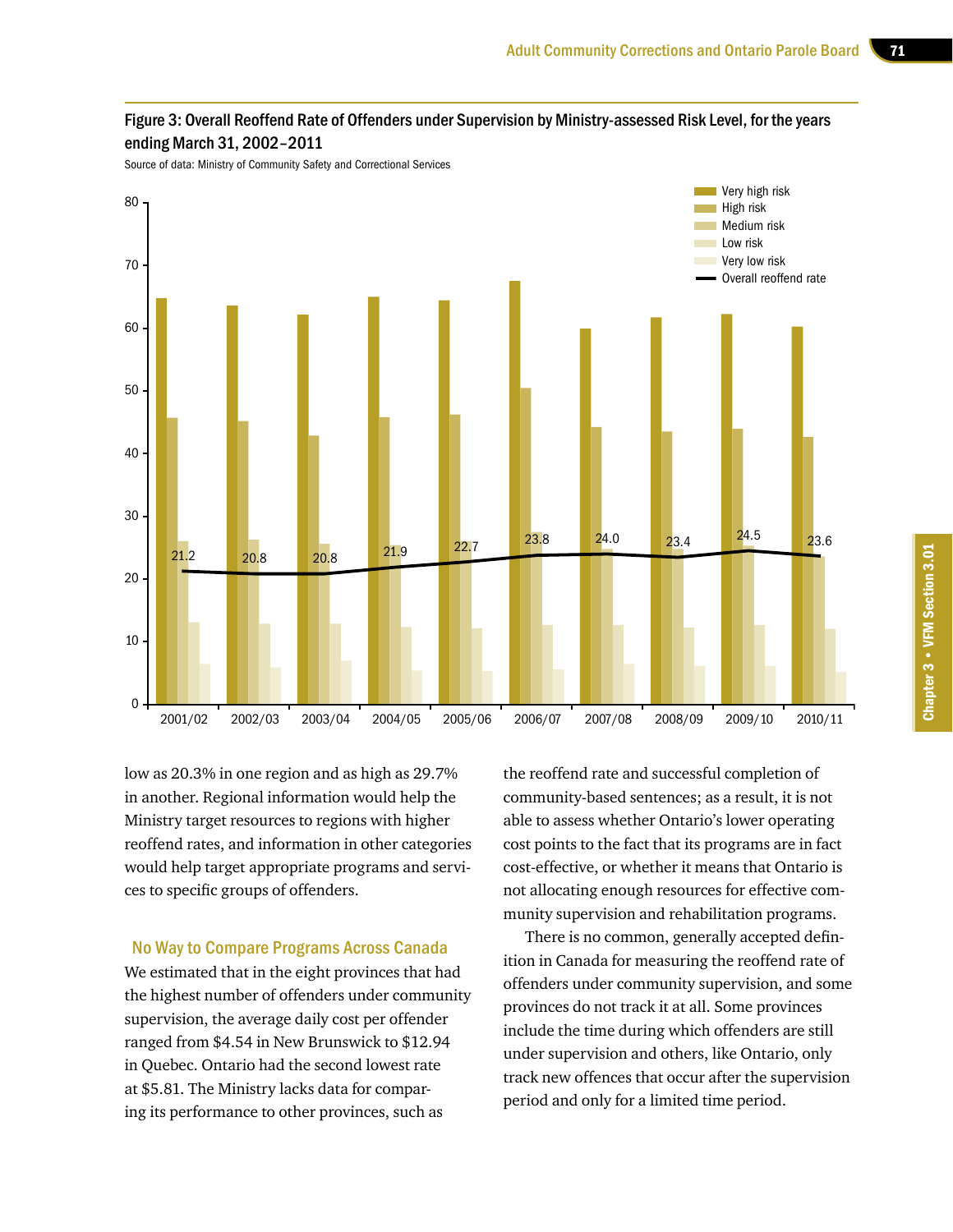British Columbia Community Corrections defines, measures and reports its reoffend rate as a new conviction within two years of the start of active community supervision. It publicly reported that its reoffend rate decreased slightly from 23.8% in 2011/12 to 23.2% in 2012/13, and that it has set a target to reduce the rate to 23% for 2013/14, 22.5% in 2014/15, and 22% in 2015/16. In Ontario, the Ministry publicly reported its reoffend rate only in 2008, for the 2004/05 year, because it was included in its strategic plan for 2008/13. It has not reported it since then. In addition, the Ministry has not established any targets for reducing the reoffend rate.

In the 2012/13 fiscal year, Manitoba's community corrections program reported a reoffend rate lower than Ontario's for both offenders on probation and those with conditional sentences, at 14% and 11% respectively. However, Manitoba calculates its reoffend rate somewhat differently than Ontario; Manitoba's rate accounts for only those people who reoffend and are sentenced to incarceration in the two years that follow their community supervision sentence, but not those who are sentenced to probation or conditional sentences.

In June 2011, Statistics Canada began a project to develop a common, national definition of what "recontact" with the criminal justice system entails, in order to help policy- and decision-makers. Statistics Canada defines a contact with the justice system as an official intervention by police (such as a charge), courts (such as a completed case) or corrections (such as resulting from a subsequent offence). Recontact is defined as subsequent contact with police, courts or corrections within a four-year period after the initial contact. Statistics Canada was in the process of collecting data from a number of jurisdictions, including Ontario, and expects to begin comparing data in March 2015.

The Ministry does not track and report on the number of offenders who complete their probation and conditional sentences without incurring further charges or breaching their conditions. In contrast, the Ontario Parole Board monitors the number of

parolees who do not violate conditions and who successfully complete their parole. We noted that Correctional Service Canada measures and reports on the successful completion rate of offenders during community supervision. In 2012/13, it reported that 53% of offenders successfully completed their community supervision sentences.

#### RECOMMENDATION 1

In order for the Ministry of Community Safety and Correctional Services to enhance community safety through effective supervision and by reducing reoffend rates of offenders serving their sentences in the community, it should:

- strategically target its resources, programs and services to higher-risk offenders, with a long-term goal of reducing their high reoffend rates;
- compare and analyze Ontario's expenditures and program outcomes for supervising and rehabilitating offenders with other jurisdictions to assess whether the programs are delivering services cost-effectively; and
- work with other provincial and federal community correctional counterparts to develop common measures to use to publicly report on its program results and set targets for improvements, particularly for its reoffend rate.

#### MINISTRY RESPONSE

Through its Probation and Parole Service Delivery Framework (PPSDF) established in 2000, the Ministry works to apply the highest level of resources to offenders who are assessed as having the highest risk to reoffend. The PPSDF uses an evidence-based approach to address known risk factors in reoffending through targeted interviewing and intervention techniques, including programming in the areas of anti-criminal thinking, substance abuse, and anger management, and with a particular focus on domestic violence and sexual offending.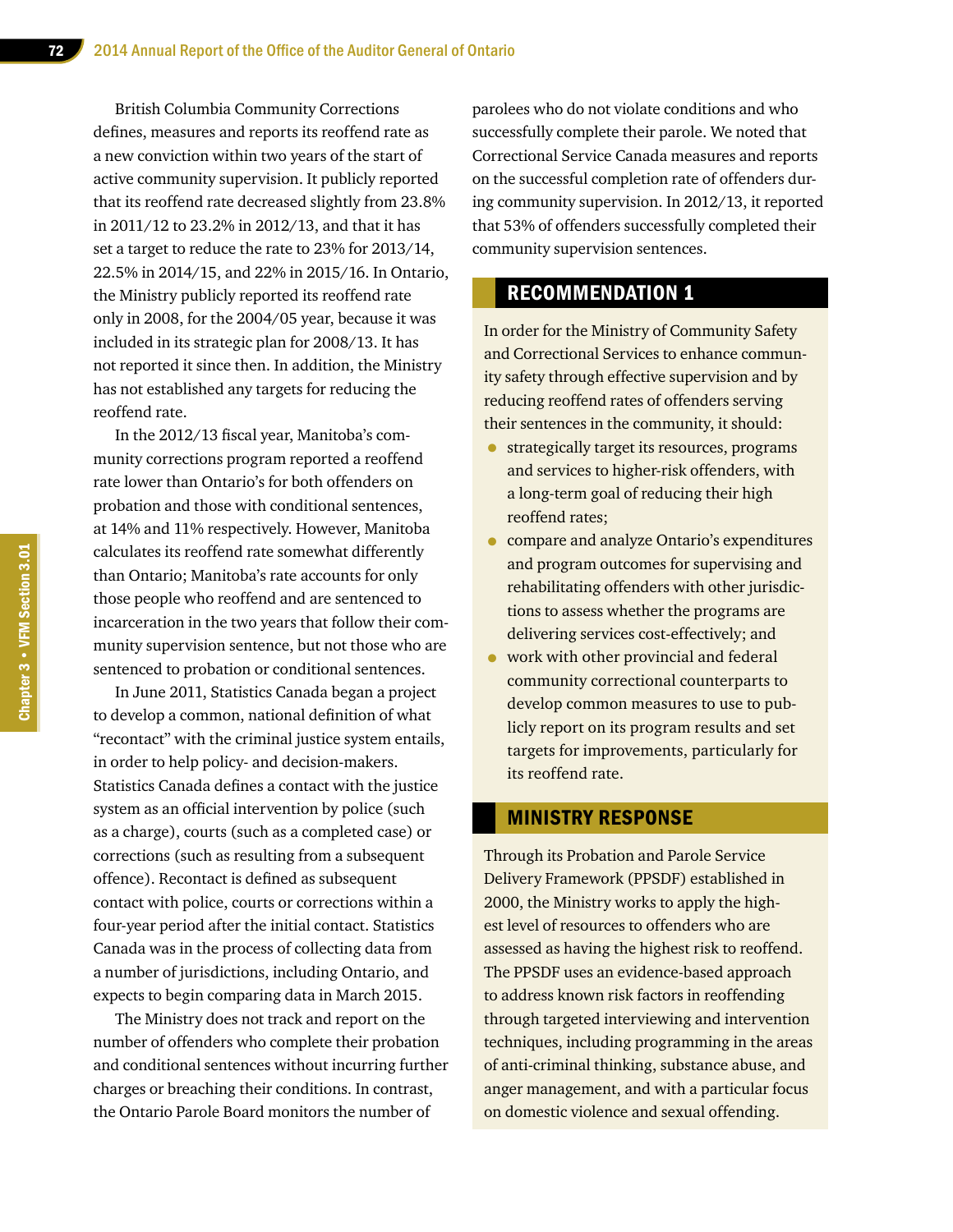Offenders under community supervision have shown increasingly higher risk levels and more complex needs. The Ministry has undertaken reviews of policies involving supervision of higherrisk cases, such as domestic violence and sex offenders. Policy revisions are based on reviews of current best practices in managing complex cases. The Ministry introduced a new Domestic Violence Policy in 2012, and an enhanced Sex Offender Policy in March 2014, both of which require the completion of additional assessment tools and mandatory staff training.

By focusing on the core themes of our mandate, and through better streaming and risk assessments of clients, we are seeing quantifiable and qualitative results. While the overall reoffend rate has increased slightly due to an increase in the proportion of higher-risk offenders to lower-risk offenders, reductions in reoffending rates have been realized in each of the risk categories, including offenders in the high- and very-high-risk category.

We are continuing the joint initiatives underway with police and Crown Attorneys on our highest-risk cases to keep victims and communities safe. In addition, we introduced a new low-risk initiative to ensure the appropriate level of supervision for low-risk offenders.

The Ministry will continue working with jurisdictional partners to develop a standard operational definition of the measurement of recidivism and to identify and share programs that have been shown to be successful in reducing reoffending. Recognizing the many challenges associated with varying client population types and levels of technological and research supports across the country, we will open a dialogue with jurisdictional partners to review overall costs in program delivery.

The Ministry will report publicly on its reoffending rates for Community Services in 2015.

#### Offender Risk Assessments and Management Plans Are Not Completed **Consistently**

Ministry policy requires a probation and parole officer to complete a risk and needs assessment within six weeks of a new offender's initial intake appointment using a Level of Service Inventory— Ontario Revision (LSI-OR) tool. Offenders are interviewed and case files are reviewed to assign scores on eight factors: criminal history, employment/education, family/marital status, leisure/recreational interests, companions, criminal attitude/ orientation, substance abuse habits and antisocial patterns. The aggregate score is used to categorize an offender's risk of reoffending into one of five levels that range from very low to very high. The LSI-OR risk assessment becomes the basis for the probation and parole officer to prepare an offender management plan that outlines supervision requirements and rehabilitation programming and services the offender requires during the sentence. The Ministry's policy requires the LSI-OR to be updated annually or when changes in the offender's circumstances occur that could change the level of risk posed by the offender.

At the time of our audit, we found that about 15,000, or 10%, of 157,000 offenders admitted from April 1, 2009, to January 31, 2014, to community supervision for more than 90 days had not had LSI-OR assessments completed at all by March 31, 2014. About 2,380 of these 15,000 offenders were admitted during the first 10 months of 2013/14 and they had not had assessments completed as of March 31, 2014. Following our audit field work, the Ministry reported that as of June 30, 2014, about 1,980, or 4%, of LSI-ORs for more than 47,300 offenders under supervision at the time were still overdue, and about 21% of LSI-ORs that required annual updates were overdue.

The Ministry told us there could have been legitimate reasons for the lack of LSI-ORs, such as that an offender may have had a deportation order, outstanding warrant, was detained, or was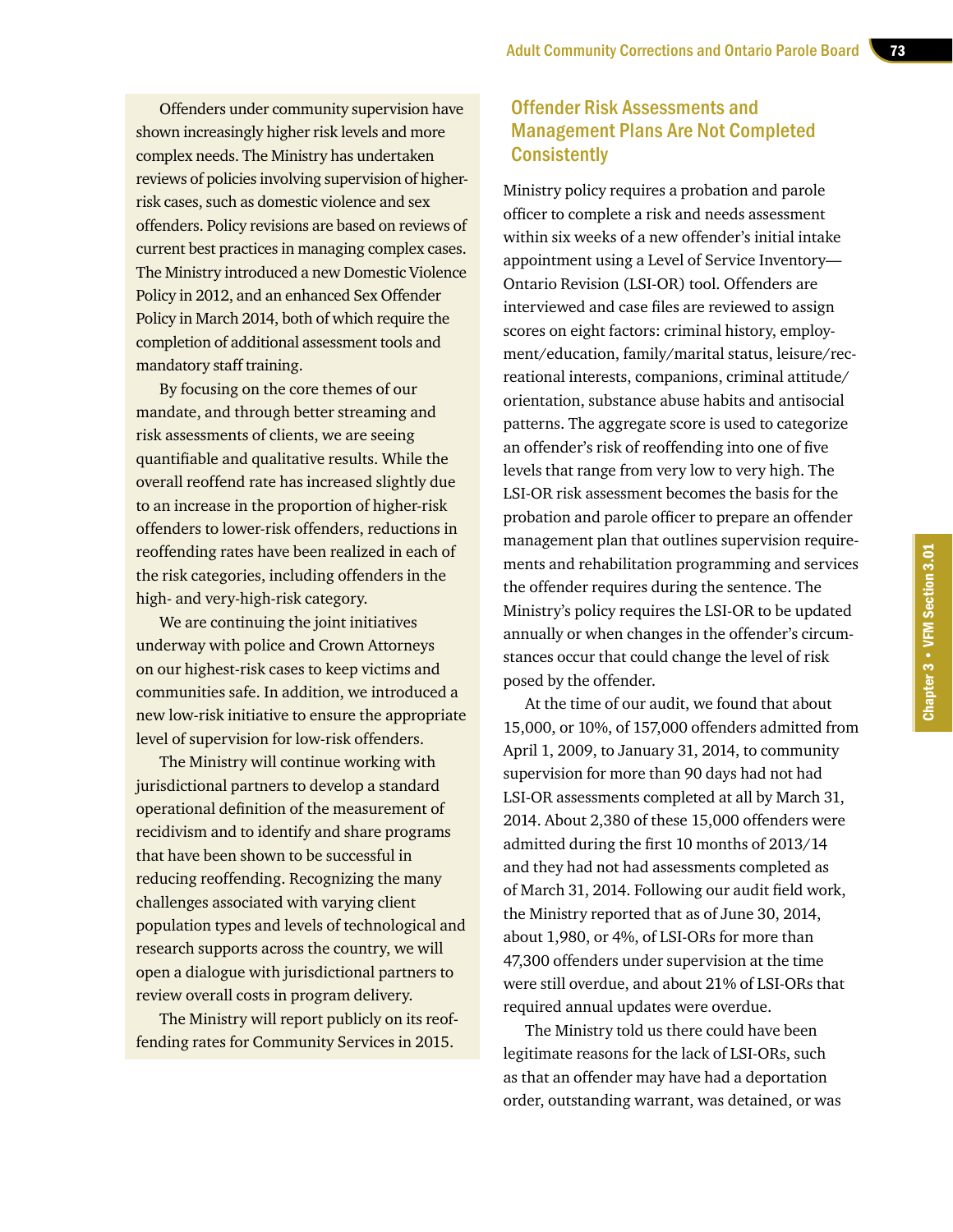hospitalized. However, the Ministry could not identify these exceptions without reviewing individual offender case files.

We visited five offices and reviewed a sample of cases the Ministry had already identified as overdue for completion of an LSI-OR assessment. We found that the number of cases in which no valid reason was documented ranged from 8% at one office to a high of 60% at another. In cases we sampled that had since completed the LSI-OR, it had taken the probation and parole officers from nine to 35 weeks, instead of the mandated six weeks, to complete the assessment, and the case files contained no explanations for the delay.

Similarly, we also found that from April 1, 2009, to January 31, 2014, about 29,000, or 18%, of the 157,000 offenders admitted for community sentences of more than 90 days had not had offender management plans prepared. The Ministry had no regular reporting mechanism to ensure that offender management plans were completed on a timely basis. LSI-ORs should be in place before probation and parole officers complete offender management plans. We reviewed a sample of cases where the Ministry had identified that LSI-ORs had not been done and we were surprised to find offender management plans had been completed in some of those cases. Although we questioned their completeness and usefulness because no risk assessment had been done, we were advised by the Ministry that some probation and parole officers may begin completing the offender management plan earlier by entering the court-ordered supervision conditions and then adding the rehabilitation needs later, after the risk assessment is complete.

The Ministry's internal policies for domestic violence offenders and sex offenders, which were updated in October 2012 and March 2014, respectively, require or encourage probation and parole officers to prepare specialized risk assessments in addition to the LSI-ORs prior to developing offender management plans; however, the Ministry's monthly management reporting did not include monitoring for their completion. Our

testing found that probation and parole officers were not complying with this requirement for these offenders. For instance, at the five offices we visited, we found that the percentage of domestic violence offender cases we sampled with a specialized risk assessment completed ranged from only 17% to 60%. As well, the percentage that had not had LSI-ORs completed within six weeks of intake ranged from 33% to 67%. It took between nine and 18 weeks to complete these LSI-ORs. With respect to sex offenders, completion of specialized risk assessments ranged from none completed at two offices to 100% at another. As well, the percentage of LSI-ORs for sex offenders that were not completed within six weeks ranged from 14% to 80%, and some took from 12 to 30 weeks to complete.

#### RECOMMENDATION 2

In order to ensure timely assessment of risks to the public of offenders supervised in the community and to establish the appropriate level of supervision and rehabilitation programming and services needed, the Ministry of Community Safety and Correctional Services should strengthen its systems and procedures to allow management to routinely make sure that probation and parole officers have completed and updated all required risk and needs assessments and offender management plans, particularly for higher-risk offenders.

#### MINISTRY RESPONSE

Improving case supervision is a top priority in the quality assurance initiatives that are underway. A revised Case Management Review (CMR) Policy and scoring guide were implemented in December 2013, to improve consistency across the province as well as to support timely feedback to officers on offender case management. The Ministry will continue its efforts to monitor the timeliness and quality of risk assessments, and will work toward enhanced oversight through the CMR process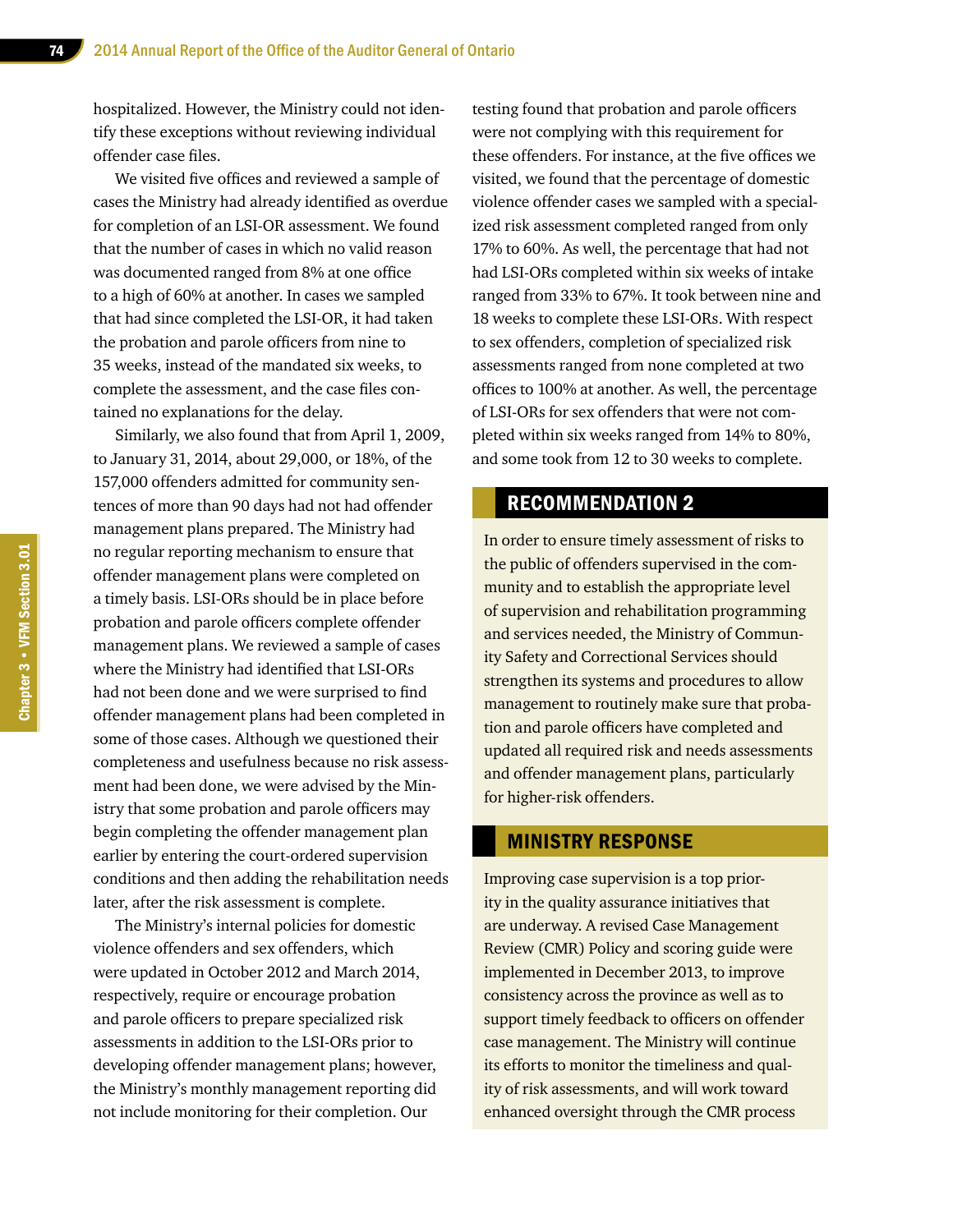as well as changes to monthly statistical reports, to improve the currency of LSI-OR assessments and offender management plans, particularly for higher-risk offenders.

To appropriately stream cases for supervision, the Ministry uses the Level of Service Inventory—Ontario Revision (LSI-OR), which is a validated risk assessment tool that is proven to be an accurate predictor of risk for future reoffending. A new LSI-OR application that will enable probation and parole officers to identify which clients are in need of an initial assessment or reassessment is being rolled out across Community Services, and will be fully implemented by December 2014. It will also provide the option for local managers to approve assessments prior to finalization, where appropriate. As the report noted, more recently the Ministry has substantially improved in ensuring that offender risk assessments are completed.

#### Weak Monitoring of Whether Offenders Comply with Conditions

The work of probation and parole officers is typically done in the office, during regular business hours (9 a.m. to 5 p.m., Monday to Friday). The principal duties of probation and parole officers regarding offender supervision involve meeting with offenders, most often face-to-face within an office setting, and speaking with administrative, professional and personal/family contacts who can validate the information provided by the offender and add to it.

When an offender has violated a condition of community supervision, a probation and parole officer could decide that action is not necessary, or he or she could do one of the following, depending on the severity of the violation: issue a verbal or written caution; increase the intensity of supervision; apply to the court or the Ontario Parole Board to vary the conditions of the community supervision; or lay a charge. In some cases when

an offender cannot be located, a warrant for the offender's arrest is initiated.

The Ministry does not have reliable and timely information on offenders who breach conditions and the action taken by probation and parole officers. Having this information would enable the Ministry to track what percentage of offenders successfully complete their community sentences—that is, complete them without breaching any conditions—as well as identify conditions that are commonly violated in order to assess its procedures for overseeing offenders with these conditions. OTIS does not provide statistics on the number and the types of conditions that were completed successfully or that were violated. The Ministry was only able to estimate that there were about 3,370 charges laid with respect to the enforcement of 46,600 probation orders, and there were about 350 allegations of breaches of the 3,340 conditional sentences in 2012. However, the Ministry informed us that both figures were not used for management decisions because they were not reliable given that they were extracted from OTIS, which is not used consistently by officers to track enforcement.

We sampled a number of domestic violence and sex offence cases and found that, in general, the offenders were reporting as required to their probation and parole officers. However, we noted two exceptions where the ministry policy requiring sex offenders to report twice per month was not met. At one office we visited, we found two cases where the offenders had reported in only once during October 2013. There was no documentation in these files to explain the deviation from policy or to indicate there had been enforcement action taken.

In conditional sentencing, curfews and house arrest are the most common conditions imposed by the courts. However, for the cases we sampled, probation and parole officers did not adequately ensure that the offenders had adhered to these conditions.

Greater use of the Ministry's Electronic Supervision Program (ESP), in which an offender wears a tamper-resistant ankle-bracelet transmitter, could help officers monitor compliance with curfew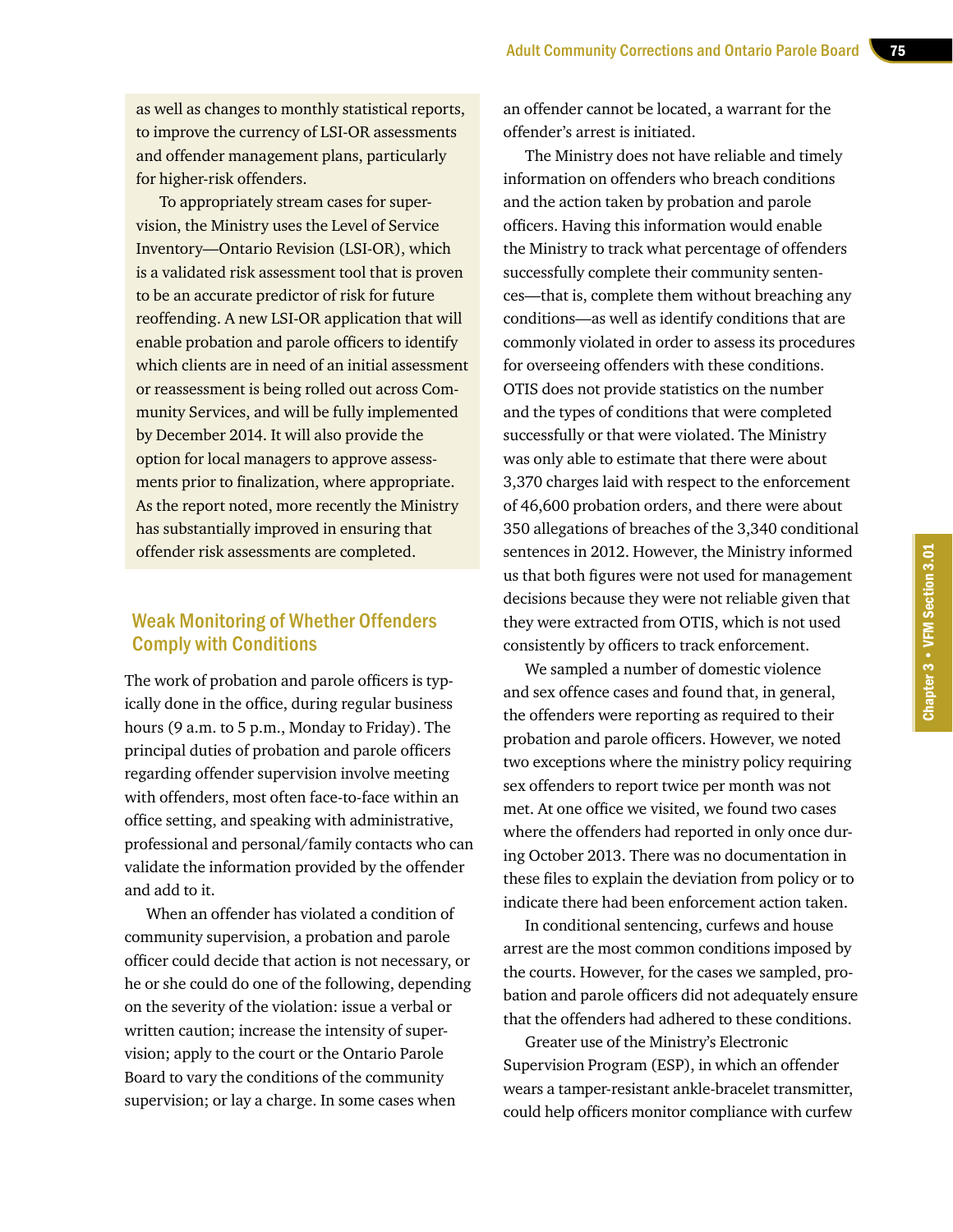and house arrest conditions. However, the use of ESP can only be imposed by a court, and its use is very limited. For instance, in 2012/13, approximately 95% of the 4,650 offenders serving conditional sentences in the community had curfews and/ or house arrest imposed by a court as a condition; however, only about 320, or 7%, of these offenders were required to be monitored using the ESP.

The Ontario Parole Board imposed the ESP more frequently: in 2012/13, 85% of offenders granted parole with either curfew or house arrest as a condition also had ESP imposed as a condition.

Without the use of ESP, probation and parole officers are expected to monitor house arrest or curfew cases by calling offenders or visiting them at home, typically after hours. We found that, generally, probation and parole officers do not use this approach, and instead rely on local police to identify when offenders violate house arrest or curfew.

The Ministry's probation and parole manual recognizes community visits as a valuable method for probation and parole officers to check an offender's information and enhance offender assessment and supervision. We noted the Ministry does not formally track whether probation and parole officers perform community visits. None of the five probation and parole offices we visited could provide data with respect to community visits, although four could provide the number of home visits (one type of community visit) conducted over the last three years. For the four offices, we were able to determine that home visits occurred only seven times per month on average for their 3,800 offenders supervised.

Federal probation officers, as well as those in Nova Scotia, use urine testing to ensure offenders are complying with drug and alcohol sentencing conditions. Ontario does not impose such testing even though the *Ministry of Correctional Services Act* provides the Ministry with the authority to do so. However, regulations under the Act have not yet been established.

#### Case Management Reviews Uncovering Many Lapses in Offender Supervision

The Ministry's annual and periodic case management reviews noted many occasions when probation and parole officers had not complied with policies, and in some of these cases, offenders committed serious crimes. Deficiencies that were noted included poor supervision of sex offenders; over-supervision of low-risk offenders; under-supervision of higher-risk offenders; allowing offenders to report less frequently than called for by the risk assessments; not scheduling counselling services suitable for the offender promptly or at all; failing to act within five days to deal with offenders who had failed to report as required; and not updating the offender management plan when required. In our view, these weaknesses are not identified sooner and are not addressed due to the lack of ongoing reporting of probation and parole officer activities that would allow area managers to know when supervision requirements are not being conducted as required by probation and parole officers.

The Ministry's area managers, each of whom oversees on average 19 probation and parole officers, annually select from each officer's caseload at least five representative offender files, to assess whether the officers are meeting ministry policies and standards for case management and reporting. We reviewed four medium to large offices in each of the four regions and found only one office where the five-case-per-officer minimum was met for all officers for their 2012/13 case files. In the other offices we reviewed, the percentage of officers who had at least five case files reviewed by their area managers ranged from 31% to 62%.

As part of this case management review process, the managers may also look at case files when serious incident reports are prepared by probation and parole officers in instances when offenders are charged with new offences while under supervision. In total, area managers reviewed about 3,600 case files for the 2012/13 fiscal year, about 50% of which were due to serious incident reports. As part of the Division's quality assurance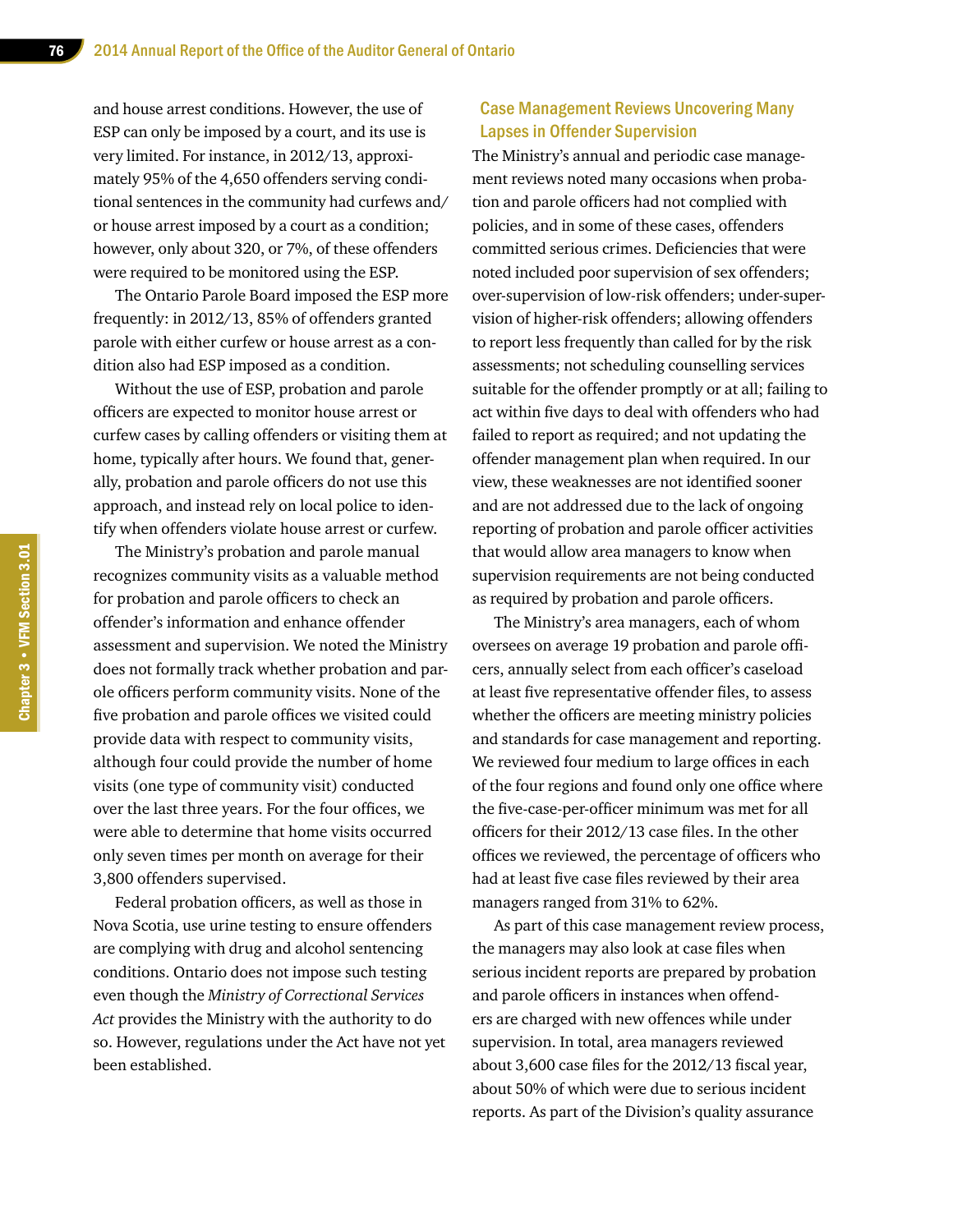initiatives, the Ministry informed us after we completed our fieldwork that almost 5,300 casemanagement reviews were completed in 2013/14, a 46% increase from 2012/13.

The results of the area managers' reviews are summarized annually for senior management, with the latest summaries done in August 2013. In cases where significant deficiencies were noted, the officers were instructed to address the concerns, or were disciplined. In addition, area managers identified the need for more officer training and for review of some policies.

For serious incident reports, it was noted that in most cases we sampled, the probation and parole officers did not adhere to policies and/or best practices—including not acting quickly enough when an offender breached a condition—and management oversight of these officers was weak. We noted several examples from 2011 to 2013 where offenders were alleged to have committed crimes more serious than their original offences, during the time when they were not being properly supervised. The new offences included murder, assaults and armed robbery.

We believe that the case management review process could benefit from periodic independent assessments, a common quality assurance practice. With area managers reviewing their own staffs, there is risk of inherent bias and of managers wanting to present only positive results. For instance, periodic independent case management reviews could be done by area managers from other offices.

#### Probation and Parole Officers Supervising Higher-risk Cases Before They Are Fully Trained

Training of probation and parole officers is crucial to maintaining quality in risk assessment, offender management and rehabilitation plans and supervision. If quality is maintained in these areas, it decreases the risk to the public of having offenders in the community.

The Ministry requires that probation and parole officer candidates have at least a bachelor's

degree from a recognized university. Candidates are also evaluated on criteria such as ability to conduct an assessment and counsel clients; ability to write and communicate orally; ability to work independently and make enforcement decisions; and ability to interpret and apply legislation. In November 2013, the Ministry revised the job description for probation and parole officers by adding requirements such as degree-level studies in social work, sociology, psychology and criminology, or more than five years' experience in social service or correctional organizations.

Seventy-seven probation and parole officers have been hired since January 1, 2012. New probation and parole officers must attend a total of five weeks of basic training at the Ontario Correctional Services College in Hamilton. Typically, they complete the training at their own pace and can take one to two years to do so. They maintain caseloads during this period, and are mentored by more experienced officers. The Ministry told us that officers are assigned cases before the five weeks of training has been completed so they will get practical experience. A number of officers hired over the last several years told us that they began supervising offenders without having received any formal training; a few were meeting offenders during their first day on the job.

We noted that in British Columbia, prospective probation officers are required to complete a sevenhour training course, at their own cost, before they can even apply for a position. Successful candidates are reimbursed for their tuition fees after their sixmonth probation period. Further training that takes six months to a year to complete starts immediately after they are hired.

The Ministry has reviewed and enhanced some policies for high-risk offenders, including those convicted of domestic violence and sexual offences requiring intensive supervision, and has made specialized training mandatory. Probation and parole officers were expected to complete the required training, ongoing during our fieldwork, within 18 months. Despite the recent improvements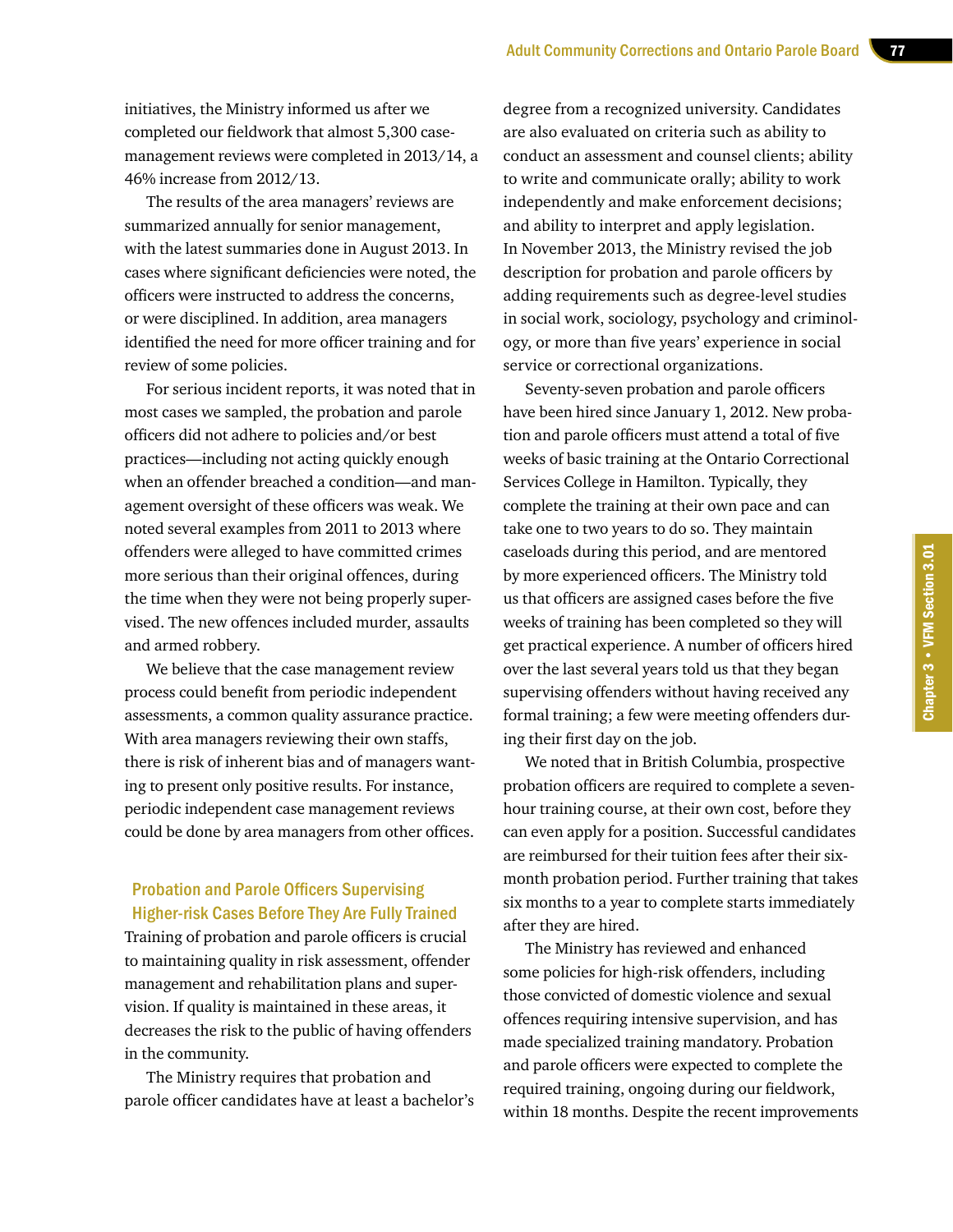in training, we found that half of the offenders sampled who had been categorized as at a very high risk to reoffend were being supervised by probation and parole officers who had not received the required specialized training. Officers told us that their heavy caseloads and the fact that training locations were not convenient for them meant they had been unable to attend the training.

The Ministry also requires an officer who is supervising an offender with a specific profile for which they have not received the proper training to consult with an officer who has the training, and to note such consultation in the Ministry's Offender Tracking Information System (OTIS). However, in only 4% of such cases we sampled was there an indication that such a consultation had occurred.

#### High Officer Workload and Weak Management **Oversight**

We assessed whether high workloads at certain probation and parole offices were the reason that probation and parole officers did not always follow required supervision policies and procedures, and found that this was possibly the case in some offices, but not all. Clearly, the primary reason was that there was not adequate and timely oversight by management and reporting on activities to ensure that officers were meeting key offender supervision requirements.

The Ministry uses a scoring system to evaluate probation and parole officers' workloads; a higher score indicates a higher workload. For December 2013, the Ministry found significant variances in average workload scores, ranging from a high of 150 points in one office to a low of 42 in another, with an average of 85 points. These variances between offices were noted even after the Ministry had moved 18 positions, beginning in fall 2012, from offices with lower workloads to those with workload pressures, and after it adjusted boundaries between offices to equalize workload. The Ministry advised us that it intended to continue with efforts to help equalize workload, and that it has moved 10 more positions since December 2013.

We concluded that, for some offices, weak management oversight was the primary reason that LSI-ORs were not completed on time, as opposed to high workloads, which area managers and officers during our field visits gave as the reason. For instance, we compared and analyzed the LSI-OR completion rate by their due dates as of June 2014, along with the workload scores reported for each probation and parole office. Our analysis found that there was no correlation between the LSI-OR completion rate and the workload levels at most offices. For example, the office with about 15% of its LSI-ORs overdue—11 percentage points higher than the provincial average—had a workload score of about 80 points—five points below the provincial average. At an office that had no overdue LSI-ORs, the workload score was 122—37 points above the provincial average.

#### RECOMMENDATION 3

In order to ensure that offenders serving sentences in the community are properly supervised and that conditions of their release are adequately monitored and enforced, the Ministry of Community Safety and Correctional Services should:

- conduct an assessment of the conditions imposed on offenders and whether probation and parole officers have the necessary information and monitoring tools to assure compliance;
- effectively oversee probation and parole officers' activities, including more frequent and timely reviews of officers' handling of cases, improvements to ongoing management reporting of case activities, and periodic independent reviews of cases by someone other than the responsible area manager;
- ensure that its probation and parole officers have the required knowledge and skill beforehand to supervise higher-risk offenders; and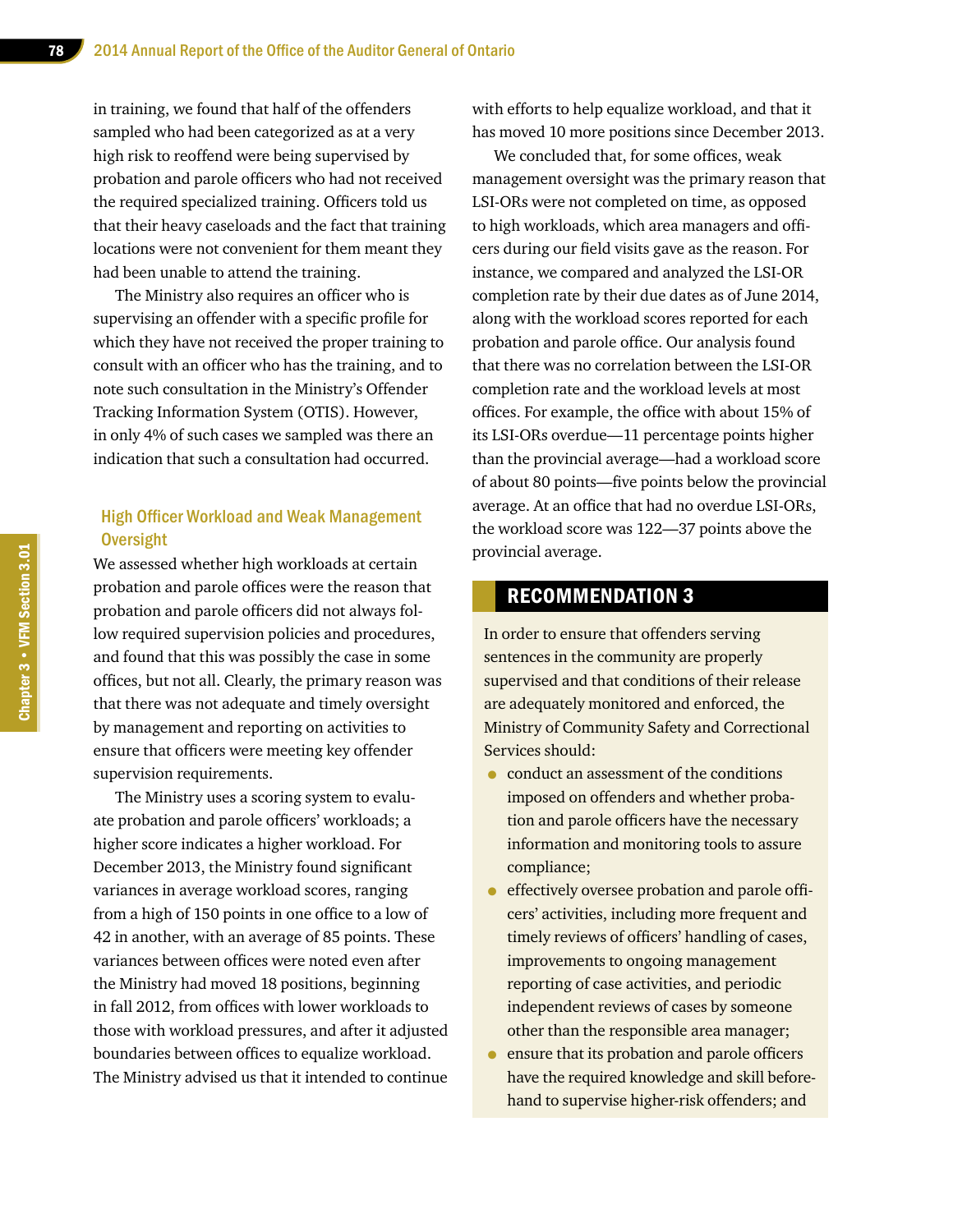• identify ways to better distribute the workload among probation and parole offices, and adjust staffing levels as soon as possible.

#### MINISTRY RESPONSE

The Ministry will conduct an analysis of the most common conditions on supervision documents to ensure probation and parole officers have the appropriate systems and monitoring tools in place to effectively supervise compliance. In addition, the Ministry will continue to conduct biannual enforcement audits on a sample of higher-risk cases.

Ministry staff will continue to develop and maintain collaborative relationships with justice partners at the local level to effectively monitor high-risk offenders in their communities. These joint efforts will include expanding formal protocols with police related to surveillance of high-risk offenders and house checks to ensure adherence to house arrest/curfew terms. The Ministry also expanded its training of staff in working with domestic violence and sex offenders.

As mentioned earlier, the revised Case Management Review (CMR) policy and scoring guide was implemented to improve consistency across the province. Managers will continue to complete CMRs on each officer throughout the year as a part of the annual review requirements and in response to reports of serious new charges. In 2013/14, 5,258 CMRs were completed, which represented a 46% increase in the number of CMRs completed from the previous year. The Ministry will assess capacity requirements for reviews to be completed by someone other than the responsible area manager.

Newly hired probation and parole officers begin within two months of commencing employment an extensive training program, including five weeks of in-person training at the Ontario Correctional Services College (OCSC) and 11 days within their respective region with

additional training led and delivered by OCSC. This is completed typically within one year. The training includes a combination of scheduled periods of field work with orientation, regional training, e-learning and self-directed learning modules. Further, through joint Union-Management discussions, the Ministry recently implemented a comprehensive onboarding checklist and developed a Peer Mentoring Program to support new staff.

The Ministry is expanding the "Strategic Training Initiative in Community Supervision" pilot in partnership with Public Safety Canada. This evidence-based model provides enhanced skills training for officers when working with medium-to-high-risk offenders, and has shown positive results in reducing the risk of reoffending. Also in response to the Ministry's concerns regarding its capacity to deliver programs, Community Services is adding 14 new probation and parole officers dedicated to providing responsive programming; these resources are anticipated to be in place by the end of this year.

The need to ensure equitable workloads within offices is a long-standing priority. The Ministry developed a workload analysis tool (WAT) in partnership with the bargaining agent, which takes into account the full range of probation and parole officers' duties along with other related activities, such as training. The WAT was fully implemented in September 2012, and has assisted management and frontline staff participating in Workload Committees to balance workloads. The Ministry's WAT has been recognized as an innovative tool by jurisdictional partners across Canada. As noted in the report, between 2012 and 2014, the Ministry took further steps to help equalize workloads by reallocating 28 positions from offices with lower workload ratings to those with workload pressures.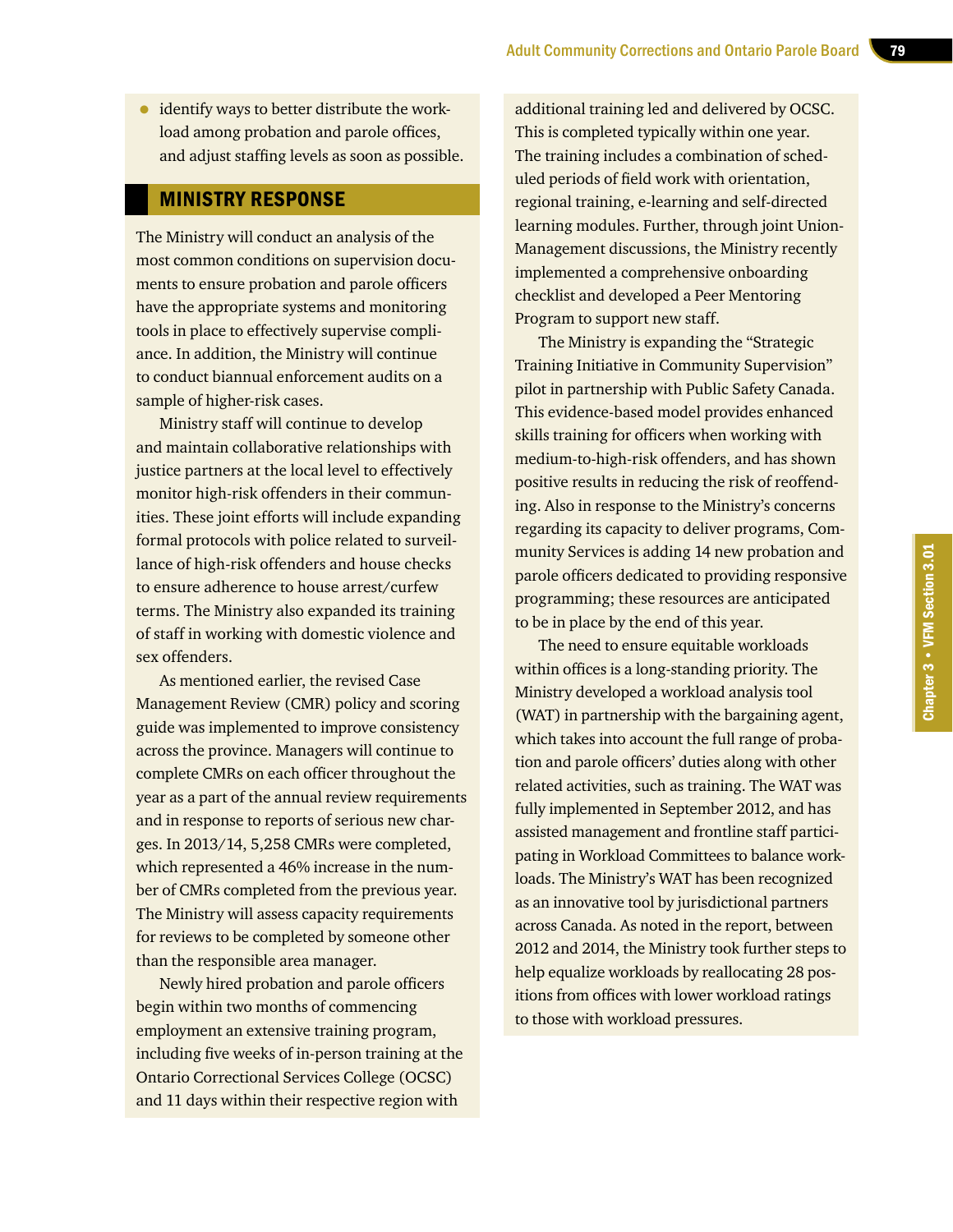#### Officers Lack Training and Tools to Assess and Support Offenders with Mental Health **Issues**

Ministry records indicate that offenders with mental health issues had an average reoffend rate of 34.7% for 2009/10 (latest year available), significantly higher than the average 22.9% reoffend rate for all other offenders. However, the Ministry lacks a provincial strategy to address mental health and related issues for offenders under community supervision and does not know whether its programs and services in this area are effective. By the Ministry's own estimates, the number of offenders with mental health issues has grown by almost 90% since 2003/04 to about 10,000, or 20% of offenders as of 2012/13. This growth is trending in the opposite direction to the 5% decrease in the number of offenders newly sentenced to community supervision during the same period.

Despite this increase, the Ministry has no validated tool for probation and parole officers to use to assess offenders for mental health issues, which means the Ministry probably has not identified all of these offenders.

Because there is no provincial strategy for services specific to offenders with mental health issues, probation and parole officers have minimal direction and limited resources on how to deal with such offenders, beyond being able to refer them to individual or group psychiatric counselling or other programs. The Ministry provides officers with some information about mental illness as part of their initial basic training, but there is no regular or refresher training available after that. A number of officers expressed concerns about the challenges of working with these offenders and the need for regular training.

From 2010 to 2013, the Ontario Correctional Services College run by the Ministry provided a one-day voluntary course entitled "Understanding Offenders with Mental Disorders" for both correctional institution and community corrections staff. Since 2013, however, the course has been offered

only to correctional institution staff so it was no longer available to community corrections staff at the time of our audit. The College's records shows that only 76, or 9%, of the 850 probation and parole officers had completed this course.

In 2008, senior managers in corrections from each province and Correctional Service Canada created the Federal-Provincial-Territorial Working Group on Mental Health. In 2009, the working group published "The Mental Health Strategy for Corrections in Canada," which reflects efforts to enhance the continuum of care for individuals with mental health problems and/or illnesses who are involved in the correctional system. The strategy outlines guiding principles, expected outcomes and strategic priorities. However, no formal plans have been established to implement the strategy in Ontario.

In 2010, MPPs on the Legislature's Select Committee on Mental Health and Addictions recommended specific improvements to mental health services in Ontario and, with respect to corrections, that "the core basket of mental health and addictions services should be available to the incarcerated population, and discharge plans for individuals with a mental illness or addiction should be expanded to include the services of a system navigator (a liaison or coordinator) and appropriate community services." During our fieldwork, the Ministry had not yet addressed this recommendation. However, on August 25, 2014, the Ministry recruited a person to develop a strategy to address mental health issues in both institutional and community corrections settings.

At the federal level, Correctional Service Canada has since 2005 implemented a comprehensive federal Mental Health Strategy that outlines a process beginning with an offender's intake and continues throughout their sentence or community supervision, ending with a referral to appropriate community health services after their sentence or supervision period ends. The premise behind this process is that early identification of mental health concerns facilitates timely access to mental health services and assists in the development of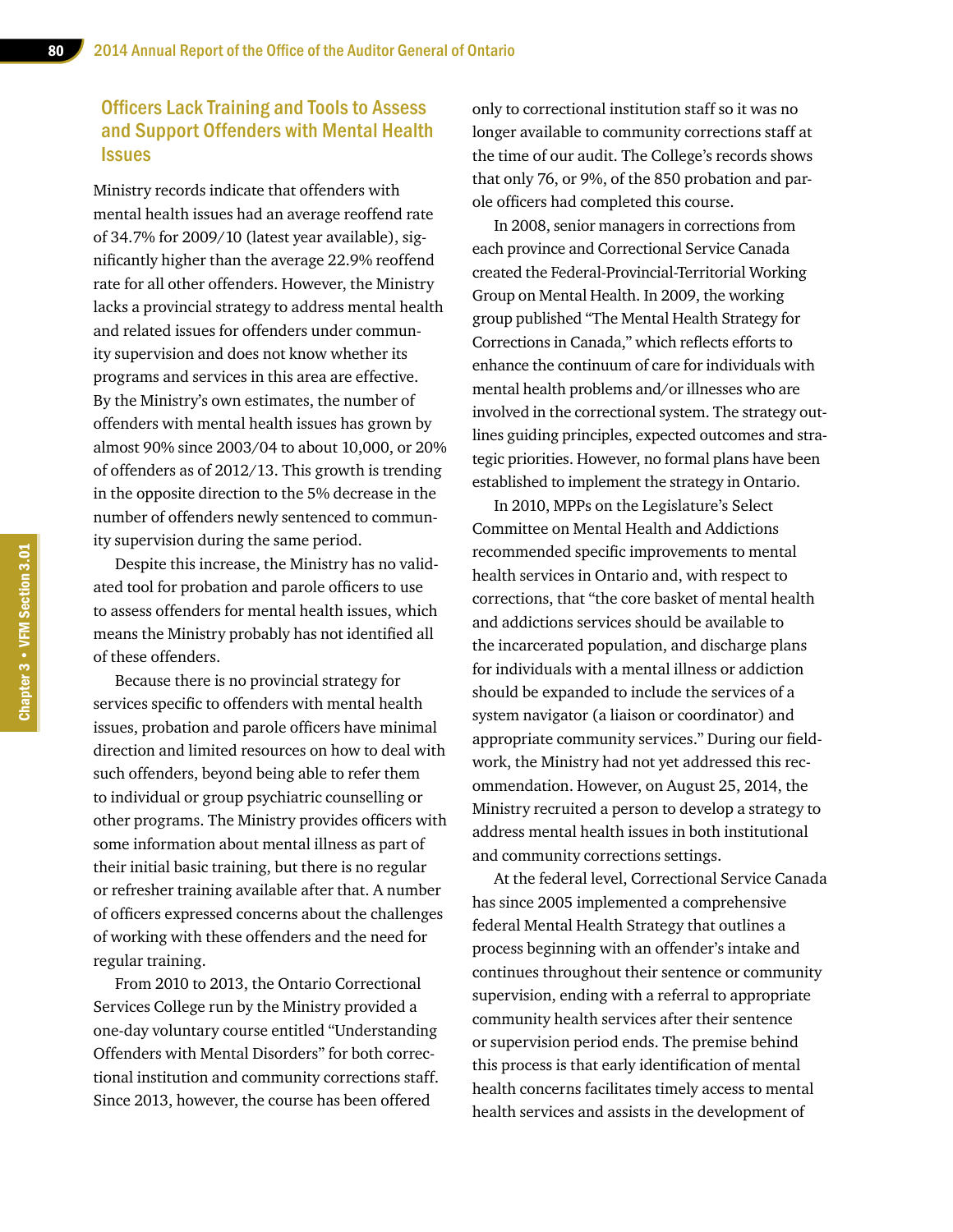an intervention strategy for an offender throughout their sentence. Mental health screening occurs within three to 14 days of the offender's admission to an institution. In addition, two days of mental health awareness training is provided to staff, and new staff positions have been established for clinical social workers and nurses who work directly with offenders with mental health disorders at select parole sites. These specialists also provide training to frontline staff and develop partnerships with local agencies.

In British Columbia, the Corrections Branch of the Ministry of Justice has been working with the province's Ministry of Health and the Provincial Health authorities, including the Forensic Psychiatric Services Commission, since 2011 to establish the Partners in Change Initiative. Recognizing that 56% of offenders admitted into the British Columbia corrections system are diagnosed with mental health disorders, the initiative is creating a coordinated response between the health-care and corrections system to better attend to the needs of these offenders and is aimed at improving the continuity of care for adult correction clients with mental health and/ or substance abuse issues.

#### RECOMMENDATION 4

In order to effectively address the risks and needs of offenders with mental health issues, the Ministry of Community Safety and Correctional Services should establish a Ministry-wide strategy that includes training for probation and parole officers to recognize, supervise and assist these offenders, and that provides the resources and tools to support the officers and offenders. Once the strategy is implemented, the Ministry should track and measure the effectiveness of its programs and services specifically provided to offenders with mental health issues.

#### MINISTRY RESPONSE

In the summer 2014, the Ministry established a lead position in developing a strategy for

managing offenders with mental health issues to better support the needs of this specialized population. The Ministry will also continue to identify local training opportunities on mental health issues and expand the rollout of its "Understanding Offenders with Mental Disorders" training initiative in 2015.

The Ministry enhanced its educational requirements for new probation and parole officers which will support more effective identification and supervision of offenders with mental health disorders. Policies will be reviewed to ensure that in those cases where a mental health disorder is related to offending behaviour, a plan to address both the mental health disorder and identified criminogenic needs is in place. We will also review the viability of developing and implementing a mental health screening tool.

The new LSI-OR application currently being rolled out includes additional mental health related items that are not criminogenic and not necessarily risk factors, but will require special consideration and enhanced case management planning and intervention for mental health offenders.

As new initiatives are developed to support our offender population, the Ministry's Program Effectiveness, Statistics and Applied Research (PESAR) unit will be engaged to develop and implement an evaluation strategy.

#### Rehabilitation Programs Need to Be More Effective and Consistently Available Across the Province

#### Programs Not Available Consistently Across the **Province**

Rehabilitation programs and services are intended to reduce the risk of offenders reoffending and include programs such as anger management and substance abuse treatment, counselling, and referrals to local social services, such as shelters. However, the Ministry does not have a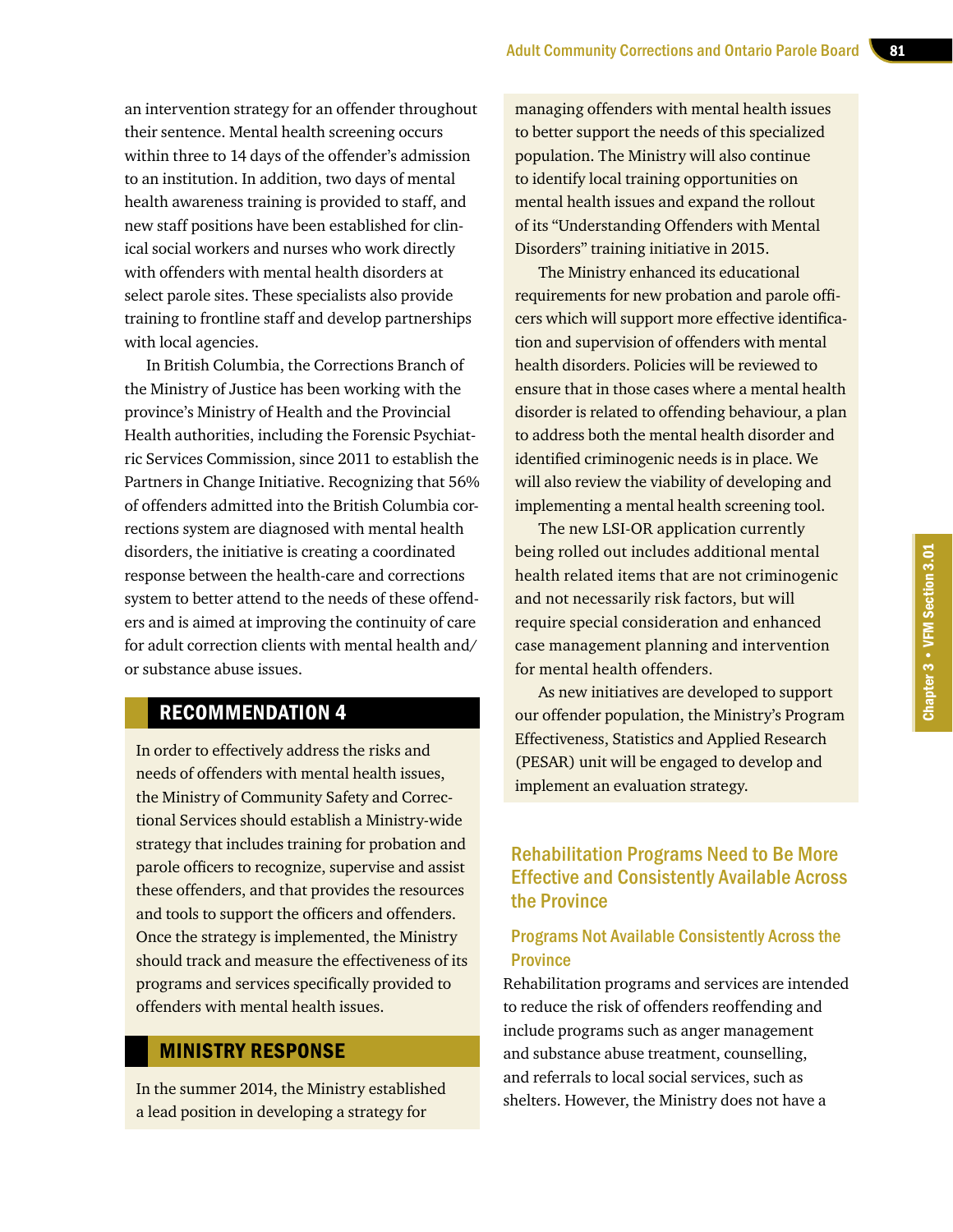province-wide, consolidated list of rehabilitation programs and services at each probation and parole office, and their wait times, that would allow senior management to identify areas in the province that are lacking programming.

A court can require an offender to attend rehabilitation programming during their community supervision term. As well, during the risk assessment process, a probation and parole officer can determine an offender's eligibility and needs and can then recommend specific programs. Programs may be delivered by the Ministry itself, by service providers contracted by the Ministry or by other community organizations not typically funded by the Ministry.

During the 2012/13 fiscal year, about 39,000 offenders, or 74% of those under community supervision, were scheduled for rehabilitation programs. Of those, about 20% attended the Ministry's Core Rehabilitative Programs (known as the core programs) delivered by probation and parole officers trained to instruct specific programs; 17% attended agency programs delivered by service providers contracted by the Ministry; and 63% were referred by a probation and parole officer to programs in the community that have been well established. (See **Figure 4**.)

In December 2012, the Ministry encouraged and provided training to area managers to conduct an analysis to determine whether rehabilitation programming was lacking in their areas, based on what rehabilitation needs were not being met. As of our current audit, only 35 of more than 100 offices had indicated they completed full analyses on program

#### Figure 4: Types of Rehabilitation Programs Delivered to Offenders under Community Supervision, for the year ended March 31, 2013

Source of data: Ministry of Community Safety and Correctional Services

| <b>Types of</b><br><b>Rehabilitation</b> |                                                                                                                                                                                                                                                                  |                                                                                                                                                                                                                                                                                                                      | Est. # of<br><b>Offenders in</b> | Est. % of<br><b>Offenders in</b> |
|------------------------------------------|------------------------------------------------------------------------------------------------------------------------------------------------------------------------------------------------------------------------------------------------------------------|----------------------------------------------------------------------------------------------------------------------------------------------------------------------------------------------------------------------------------------------------------------------------------------------------------------------|----------------------------------|----------------------------------|
| <b>Programs</b>                          | <b>Description</b>                                                                                                                                                                                                                                               | <b>Programs/Services Available</b>                                                                                                                                                                                                                                                                                   | <b>Attendance</b>                | <b>Attendance</b>                |
| Core rehabilitation<br>programs          | Developed by the Ministry and<br>delivered by probation and parole<br>officers who are trained to instruct<br>specific programs. Ministry pays all<br>costs.                                                                                                     | 14 programs in the areas<br>such as: anti-criminal thinking;<br>substance use; anger<br>management; domestic violence;<br>Aboriginal specific; and sexual<br>offence relapse                                                                                                                                         | 7,800                            | 20                               |
| Agency programs                          | Developed and delivered by service<br>providers under 85 contracts with the<br>Ministry. Ministry pays all costs.                                                                                                                                                | Programs in areas such as anger<br>management and substance<br>abuse, or programs specific to<br>groups, such as sex offenders.<br>Individual and group counselling<br>may be provided by either a<br>psychiatrist, psychologist, or<br>social worker. Some programs<br>are specific to the Aboriginal<br>community. | 6,600                            | 17                               |
| Community<br>programs                    | Developed and delivered by<br>community not-for-profit agencies,<br>with the offender attending by referral<br>from the probation and parole officer.<br>Ministry typically does not pay the<br>costs, which may be covered by the<br>agency or by the offender. | Programs or services are similar<br>to above but differ depending<br>on availability in communities.<br>Referrals may be made also to<br>shelters, mental health programs<br>and social services.                                                                                                                    | 24,600                           | 63                               |
| <b>Total</b>                             |                                                                                                                                                                                                                                                                  |                                                                                                                                                                                                                                                                                                                      | 39,000                           | 100                              |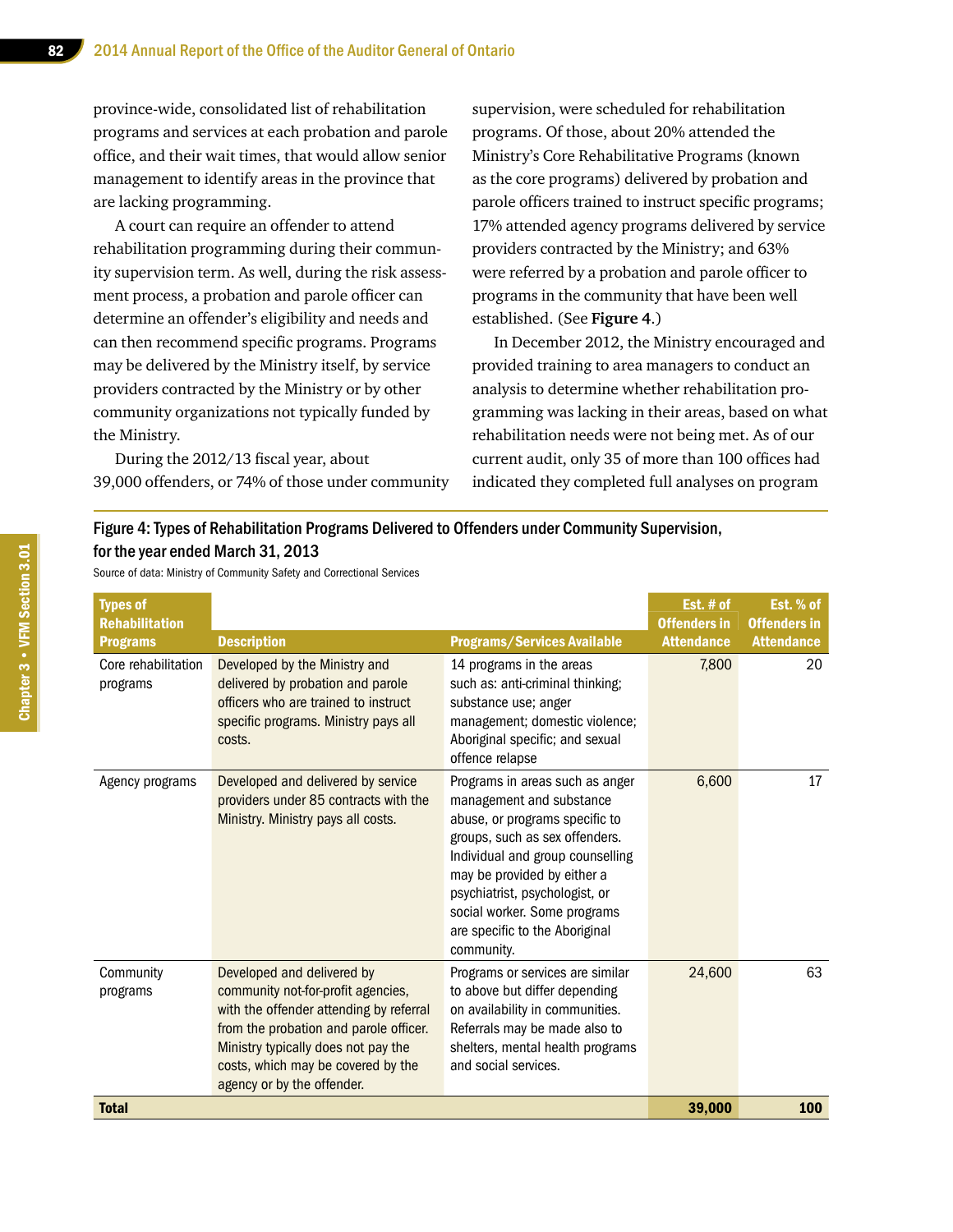availability. In the four regions, these analyses were completed by all offices in the Eastern region, fewer than half the offices in the Western region and no offices in the Central region. The Northern region completed program availability analysis only for domestic violence and sex offender programming in all their offices. We noted that 24 of the 35 offices indicated a lack of programming, including sex offender treatments, anti-criminal thinking, anger management, and Aboriginal-specific programming. We found that some action had been taken to address the lack of programming that had already been identified by some area offices; however, the Ministry has not done a comprehensive program availability analysis on a regular basis to ensure all gaps were addressed.

We also found analyses prepared by area managers were not completed in a consistent manner and differed in quality. Some area managers listed actions or plans to address some, but not all, gaps that were identified. For example, in one office, the limited availability of mental health services was identified because there was a long wait list for local services. However, the office did not indicate a plan to address these long wait times other than to state that more funding was required. Furthermore, the lack of program availability was not regularly captured between recommended rehabilitation programs and services, as determined by the probation and parole officers' risk assessments and offender management plans, and those scheduled with locally available programs and services, because the Ministry's OTIS case management system did not support recording both recommended and scheduled offender needs. The analyses also did not require area managers to identify whether programs were delivered using core programs or by using external service providers, and no quantitative information, such as the number of referrals and completions of each program, was used for the analyses.

In response to a recommendation we made in our *2002 Annual Report*, the then-Ministry of Public Safety and Security said a concerted effort was underway to expand the availability of core programs to all probation and parole offices. However, during our current audit, we again found that the percentage of probation and parole offices that deliver one or more core programs ranged from 36% in one region to 93% in another. We also reviewed the availability of core programs during a 15-month period (from October 2012 to December 2013), which is about the average length of a probation term, and found that about 40 of 100 offices offered no core programs to offenders, and the most that any one office offered was five of the 14 core programs.

All of the five offices we visited indicated that several popular programs, particularly those delivered by external service providers, had long wait times, up to several months, but they did not formally monitor these wait times.

#### Ministry Needs More Information on Participation in and Success of Rehabilitation Programs and Services

The Ministry has an internal accreditation process to help ensure its core rehabilitation programs satisfy standards that make them effective in reducing the reoffend rate. The Ministry estimated it spent \$479,000 in 2012/13 to deliver these targeted programs, which are delivered by specially trained probation and parole officers.

The Ministry now offers 14 core programs, compared to only three as noted in our 2002 audit. However, as of April 2014, the Ministry indicated that only two of its 14 core programs anti-criminal thinking and substance abuse for men—had achieved accreditation, based on evaluations of their outcomes in reducing the reoffend rate. Seven other programs—anger management (for men and women); anti-criminal thinking (for women); intensive anger management; substance abuse (for women); intensive substance abuse; and one Aboriginal-specific program—had achieved conditional accreditation, pending the evaluation of outcomes. The Ministry indicated the remaining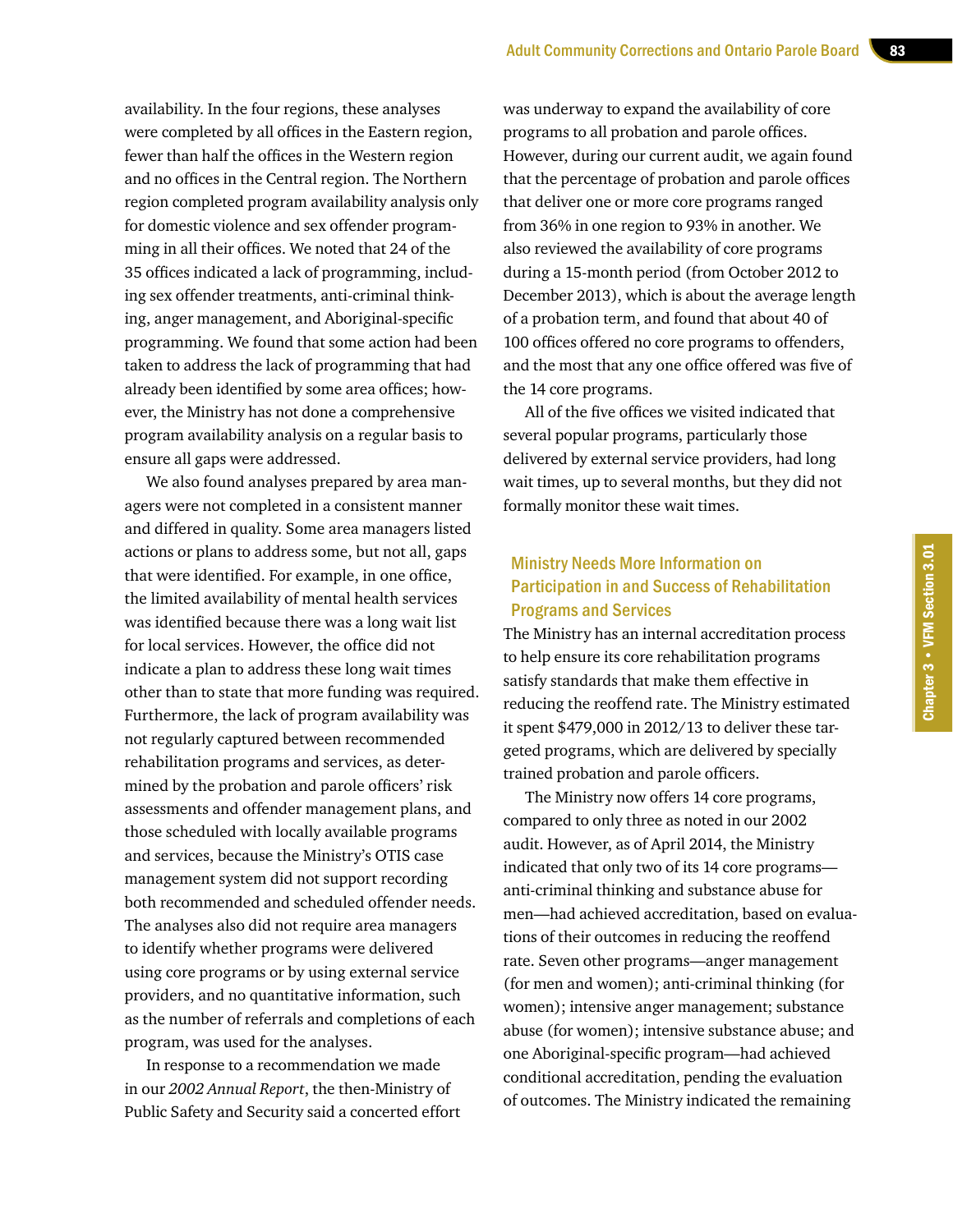five—domestic violence (for men and women); sexual offences; and two other Aboriginal-specific programs—required revisions.

We also noted that OTIS tracked the number of offenders who attended its core programs, but not the number that completed them. As a result, to evaluate the success of its core programs, the Ministry has to manually keep track of each offender's progress.

In 2012/13, the Ministry also spent about \$5 million under 85 contracts with about 80 service providers, typically not-for-profit organizations, for rehabilitation programs in areas such as anger management, substance abuse and domestic violence. The majority of referrals made by probation and parole officers were to community programs at typically no charge to the Ministry. About 80% of offenders who participated in rehabilitation programs attended external programs. (See **Figure 4**.)

However, even though an offender has been scheduled to attend one or more of these agency or community programs, the Ministry's OTIS does not have the capability to have probation and parole officers track the offender's participation or successful completion. As well, the Ministry does not evaluate the quality of these external programs to determine whether they are effective in contributing to the offender's successful reintegration into society or whether the programs are helping to reduce the reoffend rate. However, in 2012/13, the Ministry started to collect basic information by requiring that each parole and probation office manually track the number of offenders referred to externally run programs and the number who completed these programs.

We noted that none of the five offices we visited had adequate records or statistics on programs delivered by contracted service providers or community organizations, nor did they have information about offenders' participation in these programs. We were also told that the totals given for referrals and completions were likely inaccurate because of inconsistencies in the way the data was collected from the external parties. As well,

since manually tracking this skeletal information does not evaluate or measure the impact that a program has on an offender who completes a program successfully, no offices were able to provide information on how effective these programs were in reducing reoffend rates. Based on the trends shown earlier in **Figure 3**, there is a need to ensure rehabilitation programs are more effective in reducing reoffend rates.

We met with two large service providers to gain their perspective on program delivery and the relationship they have with the Ministry. Overall, the relationship between service providers and probation and parole officers was described as positive and cooperative. Service providers keep their own program statistics, such as number of referrals and program completions per fiscal year, and provide this data to the Ministry. However, the data is not provided on an individual offender basis. Furthermore, because service providers do not have access to reoffend data from the Ministry, they themselves cannot conduct studies to determine whether their programs are effective in reducing reoffend rates.

#### Monitoring of Service Providers' Contract Terms and Costs

In June 2013, the Ministry implemented community contract review instruments to help area managers assess the performance of agency service contracts and monitor the use of rehabilitation programs. During our review of a sample of contracts with service providers for 2013/14, we found the Ministry was still not adequately monitoring these contracts. For instance, 35% of service providers did not provide programming to the minimum number of offenders stated in the contract. We also found little or no correlation between service-level targets and the amount of annual funding the Ministry approved. Of the contracts that did not meet deliverables, all of them were renewed for the following year (2014/15) at the same dollar value. For example, one service provider agreed to accept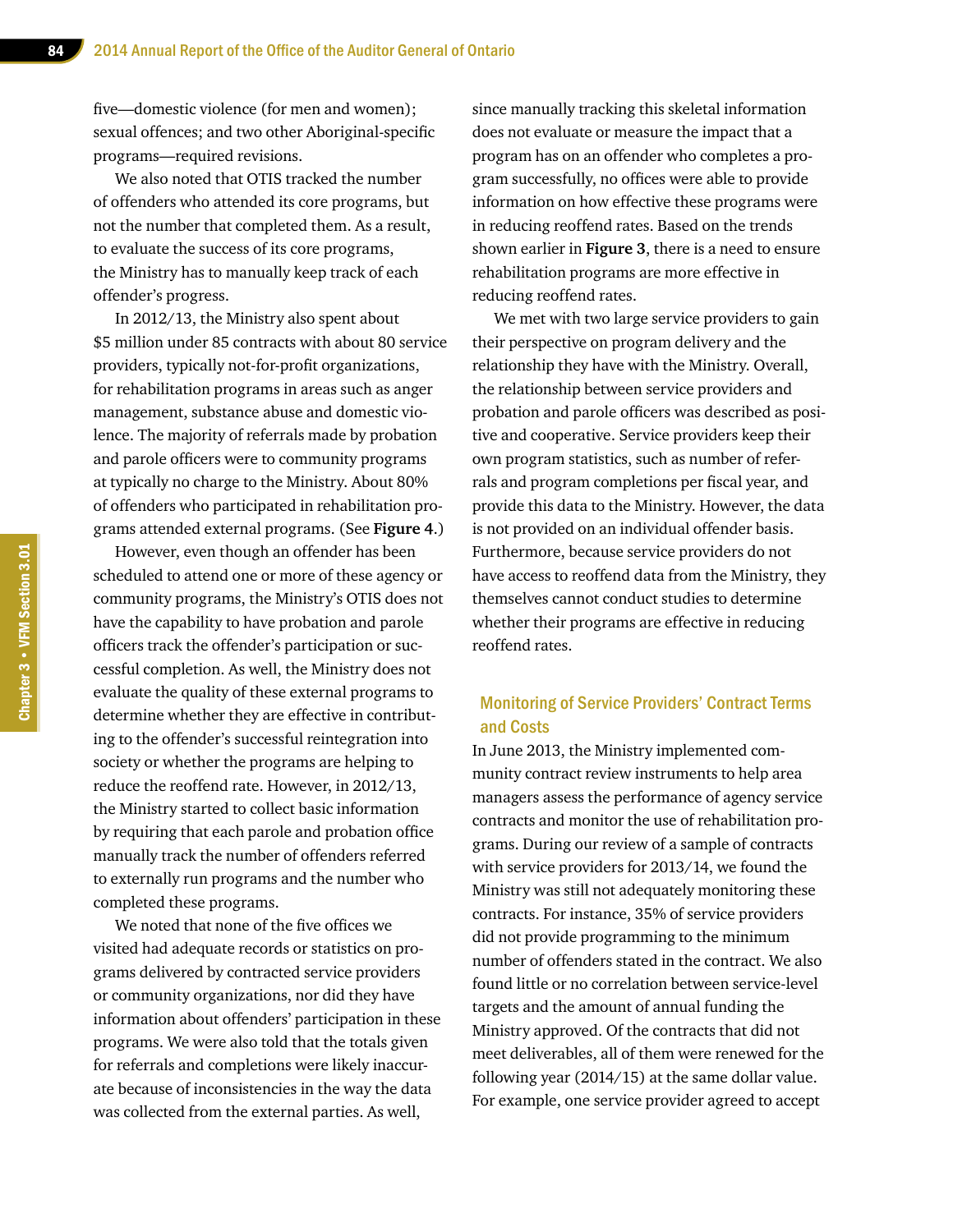into a substance abuse program a minimum of 100 and a maximum of 400 clients per month (1,200 to 4,800 for the year) for a contract value of almost \$246,000. The number of clients actually served during the year was 1,068, or 132 clients fewer than the minimum. However, the Ministry renewed the contract for the following year for the same dollar value and number of spaces without investigating why the spaces were not filled. This contrasts with the long wait time noted for several external programs offered in some other areas.

We also noted a lack of comparisons of contract costs and deliverables when funding decisions were made, such that contracts with different service providers that had similar service-level targets for similar services were funded much differently. For example, the Ministry approved a contract of approximately \$37,400 for one service provider and \$84,400 for another to each provide substance abuse programming for 30 to 50 clients. In another example, the Ministry approved a contract of \$64,400 for one service provider and a contract of close to \$197,300 for another to each provide substance abuse programming for a maximum of 400 clients. As a result, we found significant variations in actual program costs per offender, as shown in **Figure 5**.

#### Figure 5: Actual Cost per Offender for Certain Community-based Programs and Services Provided by Funded Community Agencies, for the year ended March 31, 2014 (\$)

Source of data: Ministry of Community Safety and Correctional Services

| <b>Program</b>         | <b>Lowest</b> | <b>Highest</b> | Average |
|------------------------|---------------|----------------|---------|
| Anger management       | 257           | 1.222          | 639     |
| Sex offender treatment | 569           | 2.496          | 1.555   |
| Substance abuse        | 142           | 1.759          | 406     |

#### RECOMMENDATION 5

To ensure equitable access to effective rehabilitative programs for offenders, the Ministry of Community Safety and Correctional Services should:

- regularly track the availability of and wait times for rehabilitative programs and services for offenders under its supervision across the province, identify areas where assessed offenders' rehabilitation needs are not being met, and address the lack of program availability in these areas; and
- ensure it has sufficient and timely information for evaluating its core rehabilitative programs and that it implements changes to help improve their effectiveness in reducing reoffend rates.

#### MINISTRY RESPONSE

The Ministry concurs with the audit recommendation and will investigate technology solutions to track wait times for programs through its Offender Tracking Information System (OTIS) Program Tracking module. Staff will be required to track all internally provided core programs using this module so that data on referrals, attendance and completion is accessible for outcome evaluation.

The Ministry will develop a revised gap analysis template to consistently document program needs, gaps and action plans regarding program availability in each office location. In addition, program delivery will be streamlined in the community to deliver programs for medium- to very-high-risk offenders that focus on the five key criminogenic areas. With additional probation and parole program officer positions (14) and evaluation staff, the Ministry will be better positioned to improve on program delivery rates and consistency of tracking, as well as evaluating and accrediting its menu of rehabilitative programs.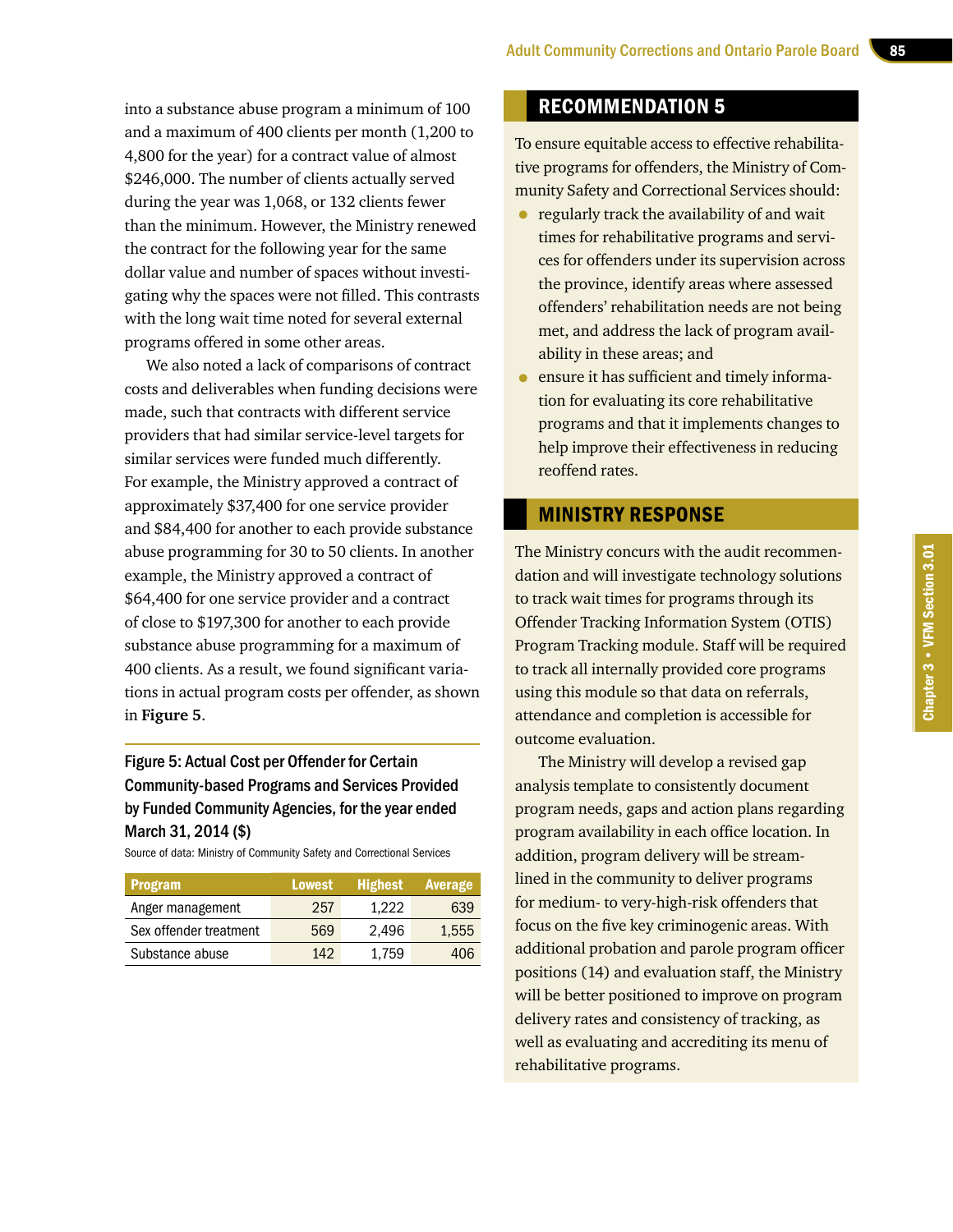#### RECOMMENDATION 6

To help ensure that programs delivered by external service providers are effective in reducing the reoffend rate and that their funding is commensurate with the value of service provided, the Ministry of Community Safety and Correctional Services should:

- more formally track the number of offenders who attend and complete externally sourced programs, and assess the effectiveness of these programs; and
- ensure that approved funding to agencies is comparable to that of programs of a similar nature and size across the province, and is based on the actual usage by offenders.

#### MINISTRY RESPONSE

The Ministry will continue to manually track program data, including the number of client referrals to a service as well as program completion, for contracted and community programs that address core criminogenic needs. We commit to improving program tracking functionality for all core programs, whether provided inhouse or through contracted services.

The Ministry will continue to evaluate contracted service providers to ensure their program services are in alignment with evidencebased practices. Our research unit has developed the Community Contract Review Instruments (CCRI) to undertake such evaluations. In addition, a phased approach to the scheduling of outcome studies will be developed.

Evaluation guidelines will be developed for managers to use in assessing the quality of community-based services, and will address program outputs, outcomes and participant and referring agent satisfaction. Furthermore, the Ministry will focus on cost-per-client rates for contracts and ensure program descriptions and deliverables are clearly articulated. Ministry managers will be required to monitor and adjust funding levels commensurate with program usage rates.

#### Security and Project Management Weak for Offender Information Systems

#### System Security Weaknesses and Lack of Employee Security Clearances

Although the Ministry had been aware for more than 10 years of a number of significant issues with the security of the information contained in the Offender Tracking Information System (OTIS), these issues had still not been resolved at the time of our audit.

OTIS, introduced in 2001, is used to track and manage all adult and young offenders' case records and activities during their time served in custody and/or in the community. The system is maintained by the Justice Technology Services Division (JTSD). OTIS is linked to a number of other applications, including the Victim's Notification System, the LSI-OR, the Sex Offender Registry, Immigration Canada and the Canadian Police Information Centre.

In March 2013, the external consultant engaged by the Ministry's internal auditor to review OTIS to assess the security of the system, among other things, reported six recommendations. As of August 2014, the Ministry had not acted on four of these recommendations: to implement new password settings to align them with the government-wide standard; end access for users who are no longer authorized; encrypt all sensitive data in storage; and log and monitor the users of the system to ensure their use was appropriate for business reasons and in compliance with legislation. We identified that these security deficiencies were already known to the Ministry before the review. Specifically, the security deficiencies were first identified during an internal threat risk assessment in 2001, and the same concerns were highlighted in a similar risk assessment in 2006. We were informed that the delay in addressing the recommendations was because changes were not made a priority and, in some cases, because new security controls could only be implemented and tested after an upgrade of OTIS, completion of which has been delayed.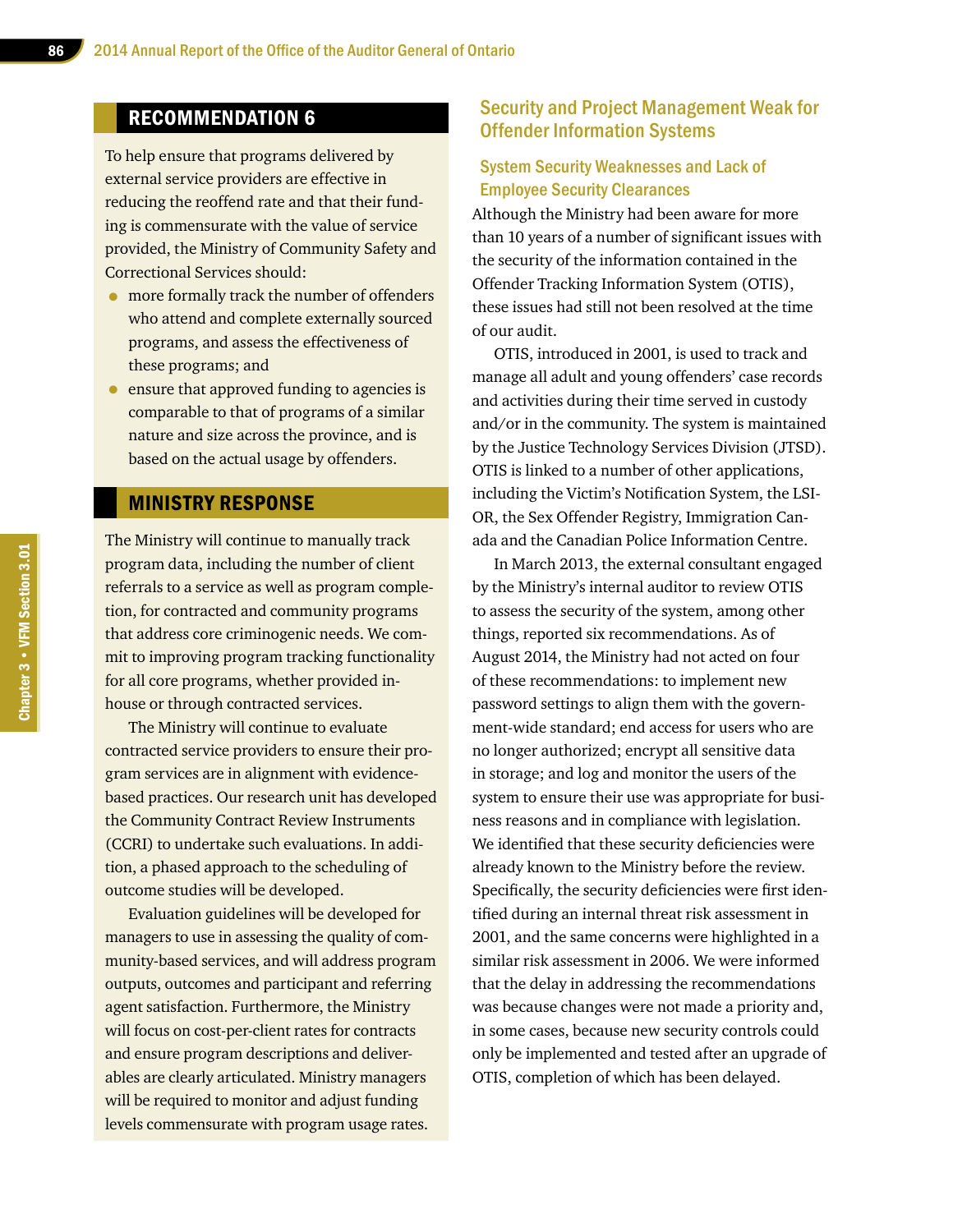Our current audit found the following additional security issues:

- Overall, JTSD could not demonstrate that it had valid background checks for 40% of its more than 300 information technology employees, as required by government policy. This included 20, or 26%, of the 76 employees within JTSD who had access and provided support to the Ministry's information system applications, including OTIS and LSI-OR. Of these 20 employees, eight had the ability to make changes to offenders' records in OTIS and/or LSI-OR.
- The Ministry could not ensure that information on the more than 300 offenders annually who are monitored under the Electronic Supervision Program (ESP) is secure. In September 2012, the Ministry entered into a three-year contract with a private company for services to support the operation of the ESP, including delivering electronic monitoring equipment, technology, monitoring software and technical services. This company has subcontracted hosting services to a third party, including network infrastructure and data backups, but, based on discussions with Ministry staff, we concluded there has been insufficient effort to ensure the company is compliant with the terms of the contract, or ensure the company is enforcing those terms with the subcontractor. The company was fulfilling the requirement that it provide operational reports to the Ministry monthly, but the Ministry was not exercising its power to check that those reports were accurate. In addition, the Ministry did not know if criminal records checks had been done for all company and subcontractor employees as required by the contract; whether the network security was adequate and effective; and whether offender data was securely managed.

#### Weak Oversight and Management of IT Projects

The projects managed by the Justice Technology Services Division (JTSD) do not adhere to the Ontario Public Service Integrated Project Management Framework and Methodology. Specifically, JTSD did not have a system in place to ensure all information technology projects were delivered in accordance with pre-established timelines and budgets, or that changes to the initial deliverables were properly controlled. For example, in June 2010, the JTSD started a project to upgrade OTIS with new functionalities to better record and track information on trust accounts, youth gangs and visits by members of the public to offenders in a new detention centre. Cost of the project was initially estimated at \$3.36 million and it was to be completed by June 29, 2013. However, as of July 31, 2014, the project had not been completed and the JTSD could not provide us with key information, such as the cost incurred to date, additional forecast cost, and revised completion date, nor with a justification for the delay.

A project to upgrade the 13-year-old LSI-OR system—needed because the technology that supported the system was outdated—was started in July 2009, with an estimated cost of \$1.35 million and expected completion date of June 30, 2011. However, this project had not been fully implemented at the time of our audit, and, again, information on the actual and forecast cost and the revised completion date were not readily available.

#### RECOMMENDATION 7

To better secure and protect offenders' and victims' information, the Ministry of Community Safety and Correctional Services should:

- address the long-standing security issues regarding its Offender Tracking Information System (OTIS);
- ensure that it has reliable assurances that offender information shared with private service providers is adequately protected; and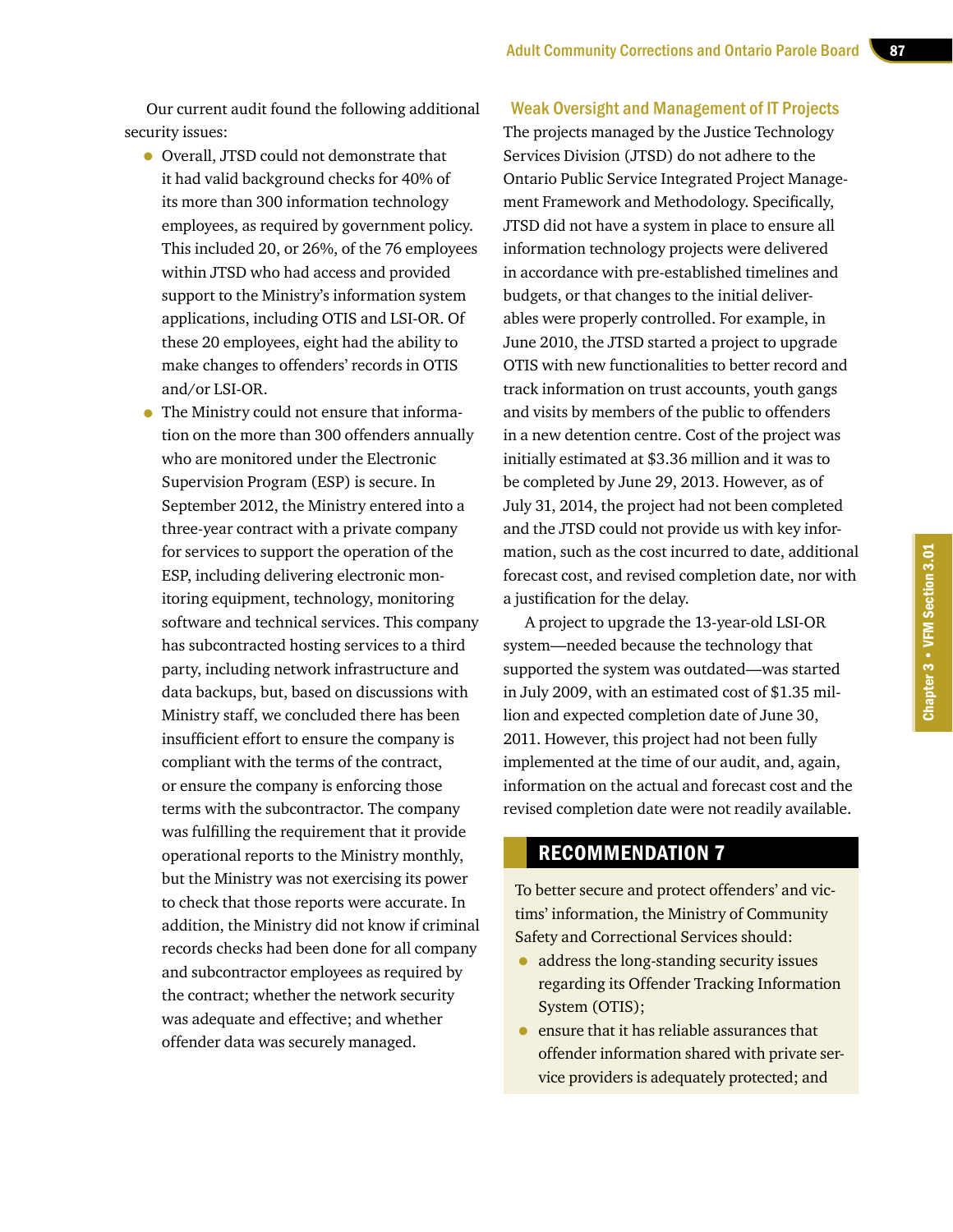• ensure that proper levels of security clearance are in place for all government and contract employees before they receive access to OTIS and other offender and victim information systems.

#### MINISTRY RESPONSE

Security issues related to password expiry are being addressed in the current version of OTIS with further upgrades identified for rollout with the implementation of OTIS Elite over the next year. The Ministry will work with its HR advisers to integrate the security clearance life-cycle with the OTIS user access management process to ensure all active users have a minimum security clearance at all times.

User access requests are reviewed to ensure levels of access are appropriate to perform the functions of the role. A process is also in place to ensure information shared with private service providers is reviewed and approved by a manager and that accounts are reviewed biannually and terminated as required.

#### RECOMMENDATION 8

To ensure that information system projects adhere to Ontario Public Service project management standards, are delivered on time and within budget, and meet user expectations, the Ministry of Community Safety and Correctional Services should coordinate with the Justice Technology Services Division to establish project baselines for scope, budget and schedule; monitor progress and costs regularly against project milestones and budgets; and document and justify any significant changes against the initial deliverables.

#### MINISTRY RESPONSE

The Justice Technology Services Division has streamlined financial processes and produces monthly project dashboards as well as a governance document for senior management.

Dashboards include reporting on project status, finance, scope and milestones, with linkages to project expenditures to date. A new Enterprise Portfolio Project Management (EPPM) tool will be implemented across the Justice cluster for all project reporting.

#### Ontario Parole Board

#### Parole and Temporary Absence Programs Have Low Participation Rates

The federal *Corrections and Conditional Release Act* permits parole boards to authorize the early release of inmates to "facilitate the rehabilitation of offenders and their reintegration into the community as law-abiding citizens," with the stipulation that protection of society is the paramount consideration. The other benefits of releasing low-risk inmates from correctional institutions before their sentences are complete include lower costs to the public and relieving overcrowding at provincial correctional institutions.

The Ministry recently calculated that the average daily cost per offender under community supervision was less than \$6, whereas the average daily cost for an inmate incarcerated at a correctional institution was \$184. Ministry data indicates 13 of the province's 30 correctional institutions were operating over capacity in either their male sections or female sections or both. Of the remaining 17, 12 were operating at 80% to 100% capacity in one or both sections.

We noted in our *2002 Annual Report* that the reintegration of offenders into the community was impacted by a significant reduction in the number of eligible inmates being considered for parole. The situation has worsened, and for 2013/14 only 1,025 inmates had a parole hearing, half as many as in 2000/01. In addition, the number of inmates who applied for temporary absences and were granted a hearing has declined 36% from 243 in 2008/09 to 156 in 2013/14.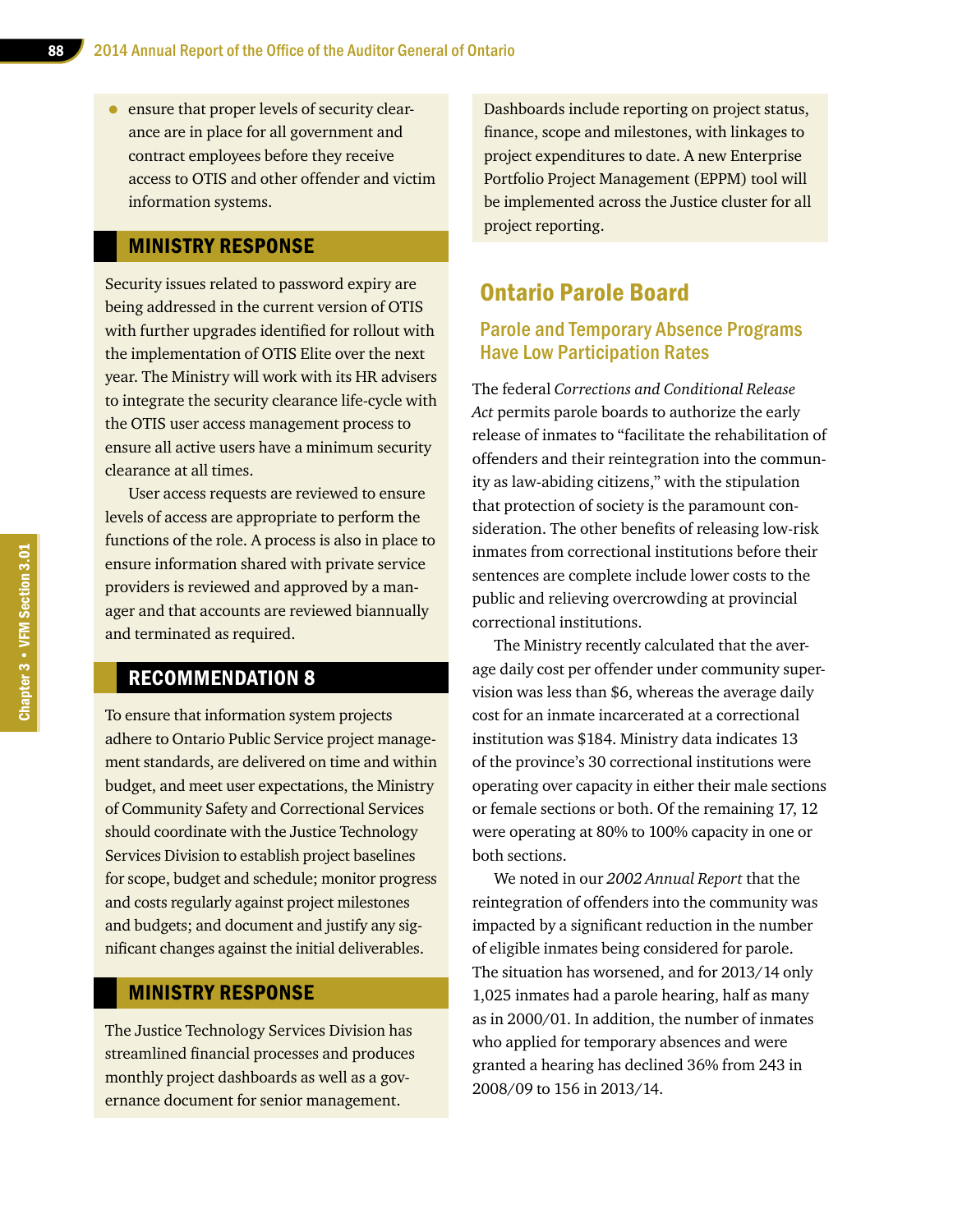The low participation and release rate may have several causes, but the main causes are noted in the following subsections.

#### Process for Applying for Parole and Temporary Absences Is Lengthy and Onerous

Seventy-two per cent of inmates in provincial correctional institutions receive sentences of less than 90 days. Meanwhile, the process for applying for early release generally takes about 60 days, and if parole was granted, the offender would then be subject to strict parole conditions for the remainder of the full sentence. In the face of this process, many offenders serving short sentences, who would be released after serving two-thirds of their sentence (up to 60 days) anyway, would opt to avoid the parole application process.

The process to prepare and apply for parole is lengthy and onerous because federal legislation requires that boards consider extensive information in order to reduce risk to the public. The Board requires that inmates applying for early release prepare a structured parole plan to submit with their application for a hearing. A probation and parole officer then investigates the plan, and other police, correctional institution, and court documents are made available to the Board before the parole hearing. At the hearings, inmates are required to represent themselves without lawyers, and their families and victims may also participate.

In addition, there is a high rate of inmates waiving their right to a parole hearing. The Board must automatically consider inmates serving sentences of six months or more for parole unless the inmate waives this hearing. In Ontario, about 3,300, or 14% of new inmates, were serving such sentences in 2012/13. During 2012/13, about 2,250 inmates, or 68%, waived their right to a parole hearing. The Quebec Parole Board had a 50% waiver rate for the same year.

The Board has not formally analyzed the reasons for the high waiver rate. When an inmate signs a form to waive the right to a parole hearing, the

inmate also can note a reason for their decision. Board staff at the three regional offices enter the information into OTIS; however, only two offices also entered the reason for the waiver, if the inmate provided one.

Based on our own analysis of the available reasons for inmates waiving their parole hearing that were entered into OTIS, we noted that for 2012/13, 26% indicated they were applying for or had been accepted into a treatment or other work program at the correctional institution; 40% said they simply did not want parole or they preferred serving their time and being released at two-thirds of their sentence without the conditions that would be imposed with parole; 14% indicated they did not have a parole plan or could not find a place to live; 10% said they had too long a criminal record or knew their chance of being granted parole was reduced; 5% said they had an appeal or outstanding charges pending; and the remaining 5% listed other reasons.

For unescorted temporary absences from 72 hours to 60 days, inmates must specify the purpose of the temporary absence and meet the pre-established eligibility criteria before the Board considers the application. The process for applying is similarly lengthy and onerous to that of parole.

We also noted that there may be insufficient efforts to inform inmates about the parole and temporary absence programs. For instance, one of the Board's regional offices conducted a project in February 2014 during which the vice chair of the office interviewed 19 inmates who had previously signed a waiver to parole hearing to understand why they had waived their right and explain the other options to them. As a result of the interviews, the vice chair found that all 19 inmates claimed they knew nothing about the temporary absence process; five inmates wanted to consider applying for temporary absence; another five inmates rescinded their waivers, two of whom eventually had their parole granted; and the remainder of the inmates in the pilot took no further action.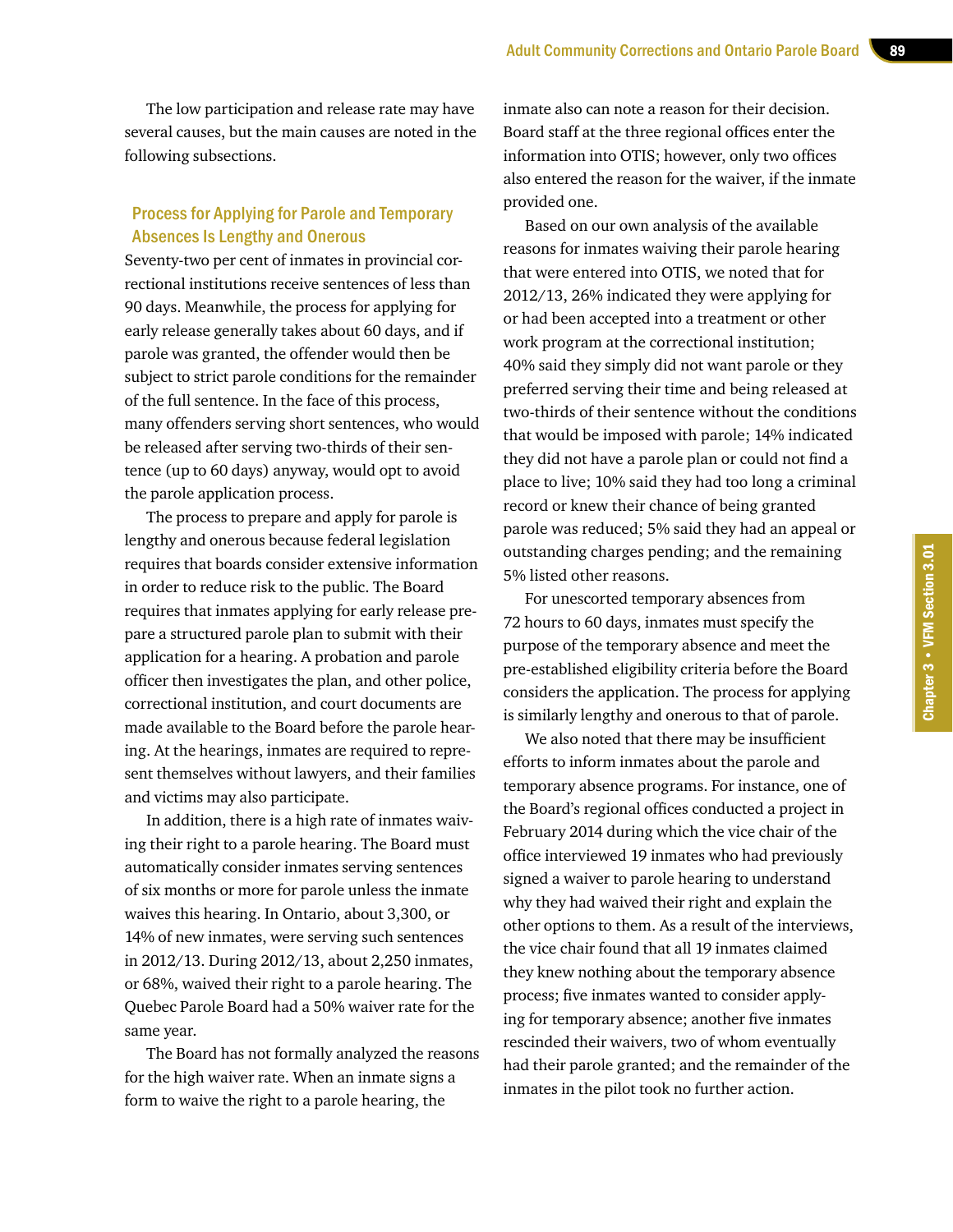When we discussed the results of the pilot project with the program manager at the particular correctional institution, he acknowledged the result and agreed that staff do not seek to promote temporary absence, since the current ministry policy requires an inmate, not the institution staff, to submit an application.

#### Variable Resources for Helping Inmates Apply for Early Release

Both the Ministry and the Board have established that it is the Ministry's responsibility to ensure inmates are informed of their rights regarding parole consideration. In general, inmates attend an orientation when they are admitted to a provincial correctional institution, at which time the parole and temporary absence application process should be introduced. The process is also discussed at one-on-one meetings between institution staff members and individual inmates.

Depending on the length of sentence and the inmate's interest in parole and/or the temporary absence program, the Ministry has different processes to assist with the application and hearing process. For instance, inmates with sentences of six months or longer will usually be seen by Institution Liaison Officers before their parole eligibility date, which is at one-third of their sentence period. Institution Liaison Officers, who are stationed at correctional institutions, are probation and parole officers who report to area managers in the Adult Community Corrections Division. Inmates with sentences of less than six months will only be seen on their request.

Staff resources at correctional institutions vary greatly. For example, we found the number of inmates per Institution Liaison Officer at larger correctional institutions ranged from 66 to 370 during 2013/14. We noted the institutions with proportionately fewer Institution Liaison Officers had fewer inmates applying for parole.

Based on our sample of parole cases, Institution Liaison Officers initiated pre-parole investigations

by a probation and parole officer from a few days to about six months after inmates were admitted to a correctional institution. As a result, in some cases the time that inmates had to wait for a parole hearing after his or her parole eligibility date varied from one week to more than three months.

Inmates considering a request for a temporary absence meet with the correctional institution's temporary absence coordinator (or sometimes a social worker), who reports to the Superintendent of the institution. We noted instances where there was more than one staff member assisting an inmate on an application for parole and temporary absence, duplicating the work. As well, some inmates waited for several months past their eligibility before they submitted their applications for temporary absence. Temporary absence coordinators sometimes took more than the required 30 days to complete their investigation, but it was unclear why this was the case.

An internal report by the Board and the Ministry in May 2013 identified ways to improve parole and temporary release processes. Recommendations included informing inmates about temporary absence and parole options early in their sentences; reviewing the roles of Institution Liaison Officers; transferring the responsibility for supervising offenders on Board-approved temporary absences from temporary absence coordinators to probation and parole officers; providing integrated training to Institution Liaison Officers and temporary absence coordinators; and streamlining the temporary absence application and approval process.

At the end of our audit, we were informed that a committee had begun gathering information to review the roles of Institution Liaison Officers at each correctional institution. The committee is to then review the workloads and job descriptions of Institution Liaison Officers. No other significant action had been taken to implement the recommendations.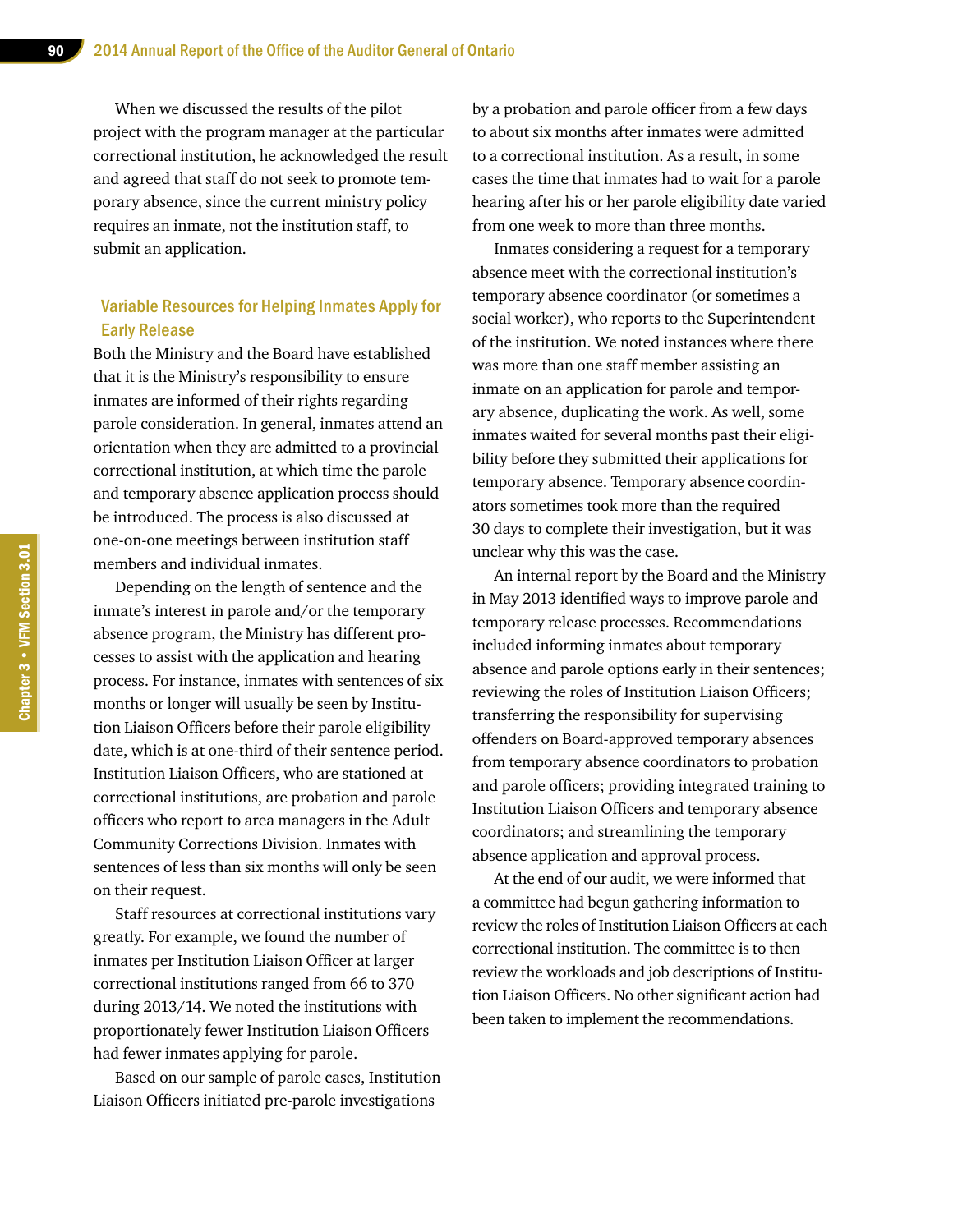#### Low Rate of Parole Approval

Over the last five years, the Board has granted parole for, on average, 32% of those inmates who had hearings. Quebec's comparable parole grant rate was 44% in 2012/13, and the Parole Board of Canada granted full parole for 29% of provincial inmates who applied in the eight provinces that do not have their own parole boards.

The Board has not tracked or analyzed the reasons that 68% of applications for parole are denied, or consolidated the reasons for denial and shared the result with the Ministry. For instance, the reasons for denials range from there being a problem with the inmate's parole plan to the inmate being too great a risk to public safety. If the rationale behind parole denials was shared by the Board, the Institutional Liaison Officers could better prepare inmates regarding the Board's expectations for granting parole. As it stands, the high rate of denial contributes to the low participation rate; inmates may think they do not have a good chance of being granted parole, so they do not apply.

We reviewed cases in which parole was denied and found that the reasons included parole plans that lacked a confirmed counselling component or other treatment specific to the inmate, or lacked confirmed employment, suitable housing or sponsors; parole plans that lacked programming specifically addressing the offence; the inmate minimizing the crime he or she had committed; and recurring criminal behaviour during interim release. Parole was also denied due to the nature and gravity of the original offence committed.

In some cases, parole has been denied because the offender's release plan lacked suitable housing. Ontario discontinued the use of community-based residential facilities (also called half-way houses) in the mid-1990s. Half-way housing provided a bridge between the institution and the community through gradual, supervised release. These housing facilities usually offered programming in the areas of life skills, substance abuse, employment and/or crisis counselling. Based on our sample of selected contract agreements between the Ministry and

community agencies, half-way housing could cost approximately \$92 per day, or about half the cost of incarceration for low-risk inmates.

Based on our discussion with the Board, the use of half-way housing could increase the number of inmates granted parole, especially inmates who are denied parole because they have no confirmed residence plan and/or programming available in the community. Correctional Service Canada contracts with approximately 200 non-governmental organizations to provide special accommodations for, and counselling and supervision of, offenders who are usually on day parole (where conditions usually require offenders to return nightly to an institution or a half-way house). The number of offenders released to the community by the Parole Board of Canada with a condition requiring that they reside in a half-way house or in a community correctional centre has risen over the past several years, with an average during 2012/13 of about 2,200 offenders residing in these facilities, an increase of 13% from 2011/12. Quebec's Ministry of Public Safety also has funded partnerships to provide half-way houses for offenders in the community.

#### RECOMMENDATION 9

In order to help more inmates reintegrate into society while protecting public safety and reducing incarceration costs and overcrowding in correctional facilities, the Ontario Parole Board should work collaboratively with the Ministry of Community Safety and Correctional Services to:

- provide sufficient support at each correctional institution to assist inmates who want to apply for parole or temporary absence;
- track and assess the delays in completing the parole and temporary absence program applications and the reasons for the high denial rates for parole, using this information to streamline the processes and improve the quality of applications from inmates; and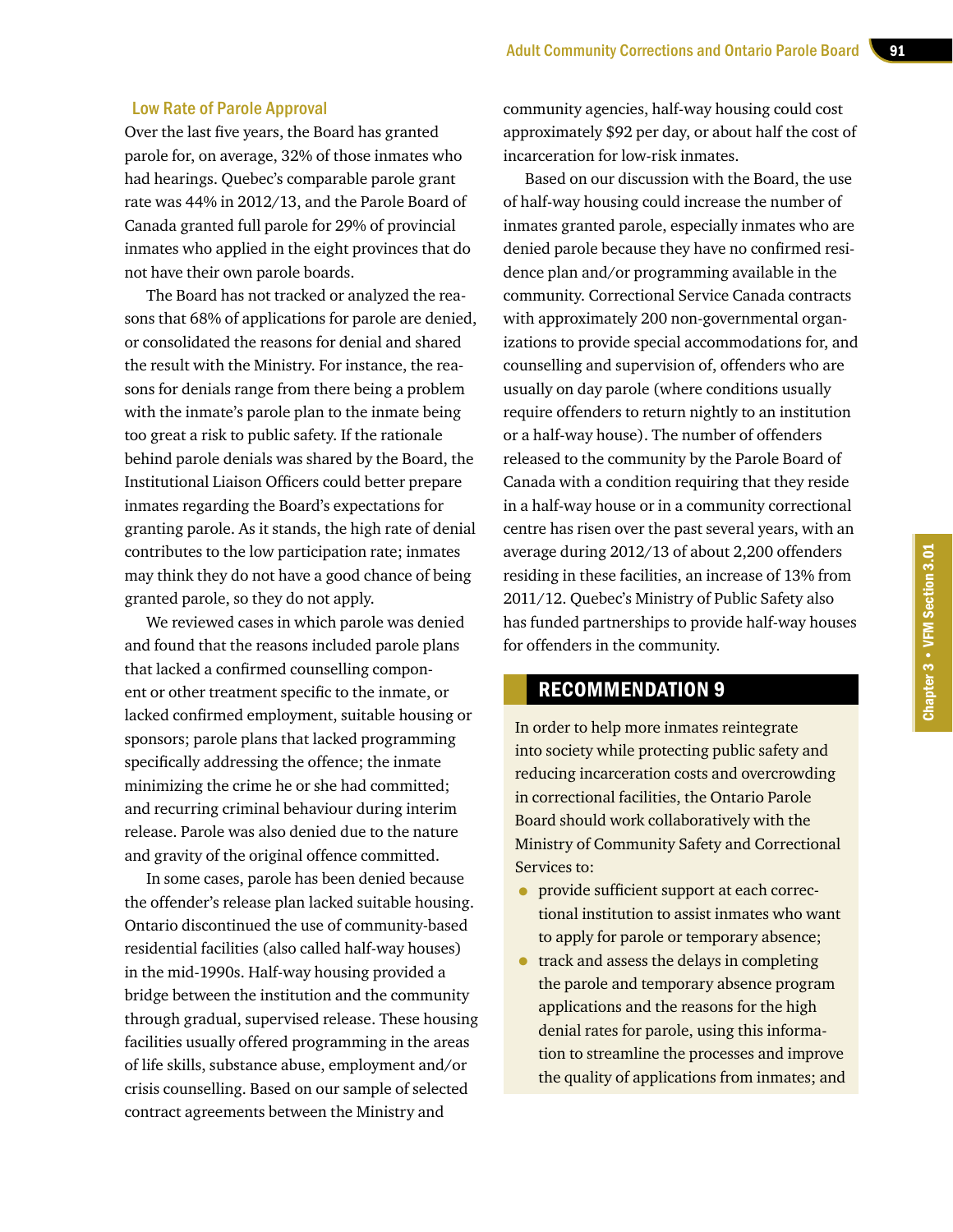• consider the cost-effectiveness of reintroducing half-way housing for parolees.

#### JOINT RESPONSE BY THE MINISTRY AND THE SAFETY, LICENSING APPEALS AND STANDARDS TRIBUNALS ONTARIO

The Ministry will review support at and to correctional institutions to assist inmates with applications and adjust procedures where necessary.

The Ministry will review and track the process to complete temporary absence and parole applications to identify efficiencies that might streamline the processes and better understand the reasons for denials. The Ontario Parole Board and the Ministry will work collaboratively on this review by providing feedback on the level of support provided to inmates.

The Ministry will continue to develop and expand processes and supports for staff engaged in community reintegration planning.

The Ministry will review community-based alternatives to incarceration and transitional housing for parolees and other offender populations.

#### Review Needed of Ontario Parole Board's Transfer to Ministry of the Attorney General

On April 1, 2013, the Safety, Licensing Appeals and Standards Tribunals Ontario (SLASTO) was created under the Ministry of the Attorney General as an adjudicative tribunal cluster under the *Adjudicative Tribunals Accountability, Governance and Appointments Act, 2009*. The Act was established to have tribunals administered under a common organization, or cluster, to allow them to operate more efficiently and effectively, rather than individually on their own. The Ontario Parole Board was one of five tribunals transferred to SLASTO, along with the Animal Care Review Board, the Fire Safety Commission, the Licence Appeal Tribunal and the Ontario Civilian Police Commission. As a

result, the Board no longer reports to the Minister of Community Safety and Correctional Services.

As of July 31, 2014, SLASTO was still in the process of reorganizing the administrative operations of the five tribunals, and the Board had not yet achieved greater operational efficiency and effectiveness. The reorganization of SLASTO is scheduled to be completed by March 31, 2015.

The Board has strongly protested being included in the cluster and reporting to a different ministry, and is calling for a review of this decision. The Board has identified that it does not have similar administrative and training needs to the other tribunals in the cluster. For instance:

- The training its members have received since the transfer to SLASTO has been less specific to the needs of its community corrections clients.
- The Board primarily conducts its hearings at correctional institutions, so there are no savings to be gained by sharing hearing rooms with the other tribunals.
- The former board chair, now an associate chair in the cluster, reports to an executive chair, adding a new level of management to the Board.
- Because the Board makes decisions on whether releasing inmates would compromise community safety, it has traditionally hired members with a social work background in the area of community corrections. SLASTO intends to train members of all five tribunals—with an emphasis on training in legal matters and process—to adjudicate any type of hearing, including parole hearings.
- The Board believes that a close relationship with corrections fosters an improved working relationship for its clients; senior management at SLASTO indicated that the change in reporting relationship to the Ministry of the Attorney General enhances the public's perception of fairness and independence of the Board.